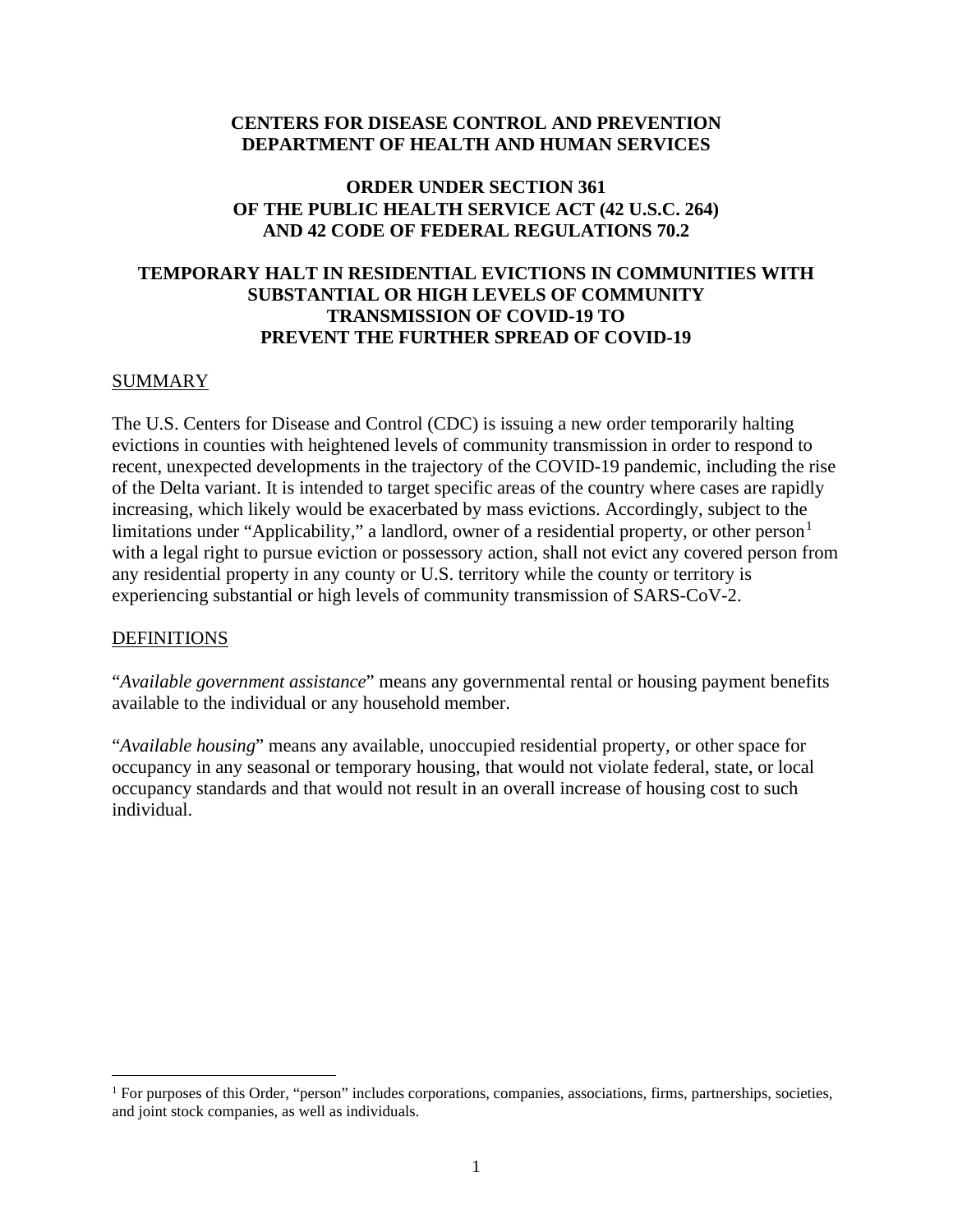"*Covered person*"[2](#page-1-0) means any tenant, lessee, or resident of a residential property who provides to their landlord, the owner of the residential property, or other person with a legal right to pursue eviction or a possessory action,<sup>[3](#page-1-1)</sup> a declaration<sup>[4](#page-1-2)</sup> under penalty of perjury indicating that:

(1) The individual has used best efforts to obtain all available governmental assistance for rent or housing;

(2) The individual either (i) earned no more than \$99,000 (or \$198,000 if filing jointly) in Calendar Year 2020 or expects to earn no more than \$99,000 in annual income for Calendar Year 2021 (or no more than \$198,000 if filing a joint tax return),<sup>[5](#page-1-3)</sup> (ii) was not required to report any income in 2020 to the U.S. Internal Revenue Service, or (iii) received an Economic Impact Payment (stimulus check).<sup>[6](#page-1-4),[7](#page-1-5)</sup>

<span id="page-1-0"></span><sup>2</sup> This definition is based on factors that are known to contribute to evictions and thus increase the need for individuals to move into close quarters in new congregate or shared living arrangements or experience homelessness. Individuals who suffer job loss, have limited financial resources, are low income, or have high out-ofpocket medical expenses are more likely to be evicted for nonpayment of rent than others not experiencing these factors. See Desmond, M., Gershenson, C., Who gets evicted? Assessing individual, neighborhood, and network factors, *Soc Sci Res*. 2017;62:362-377. doi:10.1016/j.ssresearch.2016.08.017, (identifying job loss as a possible predictor of eviction because renters who lose their jobs experience not only a sudden loss of income but also the loss of predictable future income). According to one survey, over one quarter (26%) of respondents also identified job loss as the primary cause of homelessness. See *2019 San Francisco Homeless Count & Survey Comprehensive Report*, Applied Survey Research, at 22, https://hsh.sfgov.org/wp-

<span id="page-1-1"></span>content/uploads/2020/01/2019HIRDReport\_SanFrancisco\_FinalDraft-1.pdf. (last viewed Mar. 24, 2021).<br><sup>3</sup> As used throughout this Order, this would include, without limitation, an agent or attorney acting on behalf of the landlord or the owner of the residential property.

<span id="page-1-2"></span><sup>4</sup> A person who previously filed a declaration under prior CDC eviction moratoria issued on September 4, 2020, January 29, 2021, March 28, 2021, or June 24, 2021 may be eligible for protection under this Order and does not need to file a new declaration, if they live in a county experiencing substantial or high rates of transmission of community levels of SARS-CoV-2 and meet the definition of a covered person under this Order.

<span id="page-1-3"></span><sup>5</sup> According to one study, the national two-bedroom housing wage in 2020 was \$23.96 per hour (approximately, \$49,837 annually), meaning that an hourly wage of \$23.96 was needed to afford a modest two-bedroom house without spending more than 30% of one's income on rent. The hourly wage needed in Hawaii (the highest cost U.S. State for rent) was \$38.76 (approximately \$80,621 annually). See *Out of Reach: How Much do you Need to Earn to Afford a Modest Apartment in Your State?*, National Low Income Housing Coalition, https://reports.nlihc.org/oor (last visited Mar. 23, 2021). As further explained herein, because this Order is intended to serve the critical public health goal of preventing evicted individuals from potentially contributing to the interstate spread of COVID-19 through movement into close quarters in new congregate, shared housing settings, or through homelessness, the higher income thresholds listed here have been determined to better serve this goal.

<span id="page-1-4"></span><sup>&</sup>lt;sup>6</sup> "Stimulus check" includes payments made pursuant to Section 2201 of the CARES Act, to Section 9601 of the American Rescue Plan Act of 2021, or to any similar federally authorized payments made to individual natural persons in 2020 and 2021. Eligibility for the 2020 or 2021 stimulus checks has been based on an income that is equal to or lower than the income thresholds described above and does not change or expand who is a covered person under this Order since it was entered into on September 4, 2020.

<span id="page-1-5"></span> $^7$  A person is likely to qualify for protection under this Order if they receive the following benefits: a) Temporary Assistance for Needy Families (TANF); b) Supplemental Nutrition Assistance Program (SNAP); c) Supplemental Security Income (SSI); or d) Social Security Disability Insurance (SSDI) to the extent that income limits for these programs are less than or equal to the income limits for this Order. However, it is the individual's responsibility to verify that their income is within the income limits described.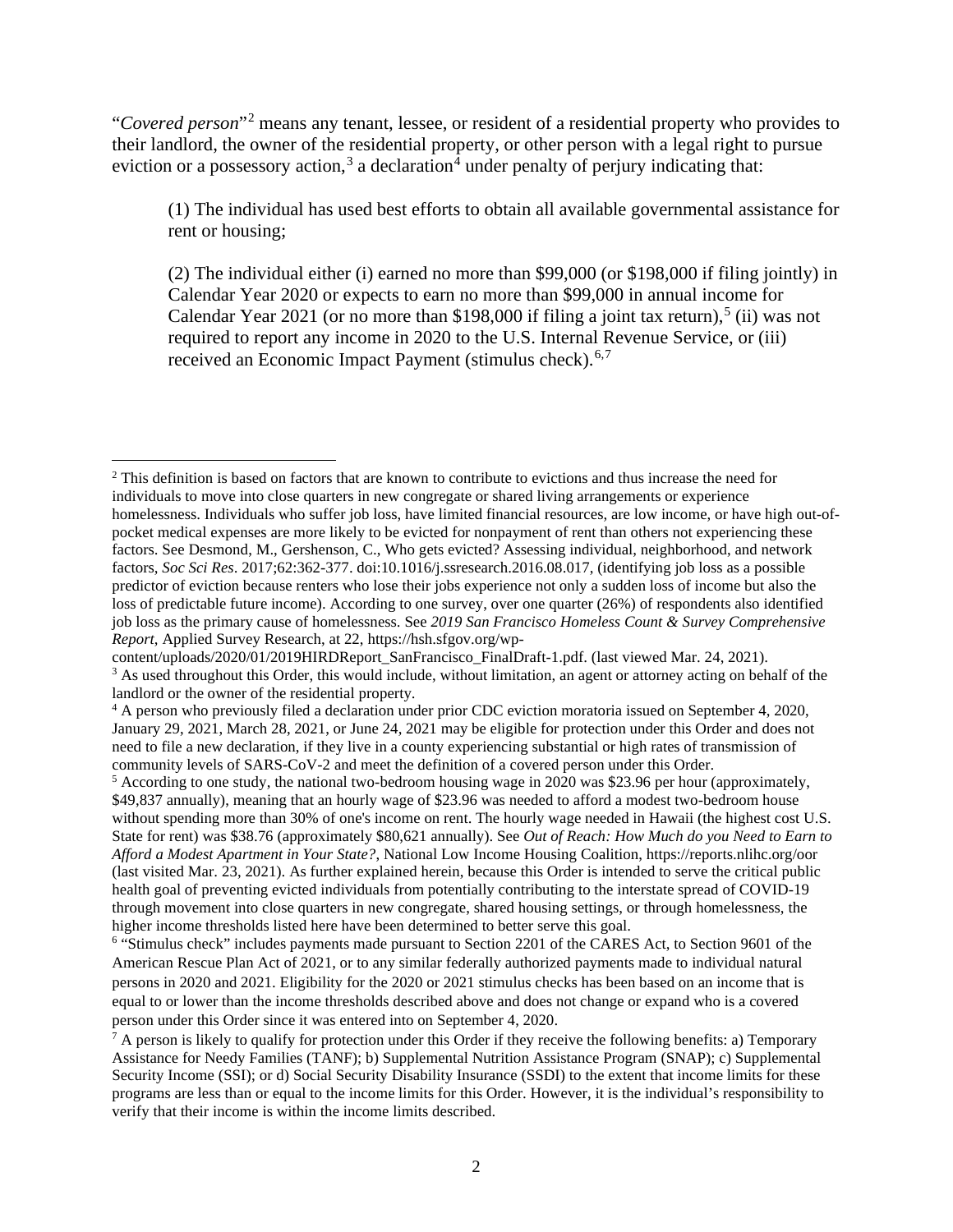(3) The individual is unable to pay the full rent or make a full housing payment due to substantial loss of household income, loss of compensable hours of work or wages, a lay-off, or extraordinary<sup>[8](#page-2-0)</sup> out-of-pocket medical expenses;

(4) The individual is using best efforts to make timely partial rent payments that are as close to the full rent payment as the individual's circumstances may permit, taking into account other nondiscretionary expenses;

(5) Eviction would likely render the individual homeless—or force the individual to move into and reside in close quarters in a new congregate or shared living setting because the individual has no other available housing options; and

(6) The individual resides in a U.S. county experiencing substantial<sup>[9](#page-2-1)</sup> or high<sup>[10](#page-2-2)</sup> rates of community transmission levels of SARS-CoV-2 as defined by CDC.

"*Evict*" and "*Eviction*" means any action by a landlord, owner of a residential property, or other person with a legal right to pursue eviction or possessory action, to remove or cause the removal of a covered person from a residential property. This definition also does not prohibit foreclosure on a home mortgage.

"*Residential property*" means any property leased for residential purposes, including any house, building, mobile home or land in a mobile home park, <sup>[11](#page-2-3)</sup> or similar dwelling leased for residential purposes, but shall not include any hotel, motel, or other guest house rented to a temporary guest or seasonal tenant as defined under the laws of the state, territorial, tribal, or local jurisdiction.

"*State*" shall have the same definition as under 42 CFR 70.1, meaning "any of the 50 states, plus the District of Columbia."

"*U.S. territory*" shall have the same definition as under 42 CFR 70.1, meaning "any territory (also known as possessions) of the United States, including American Samoa, Guam, the Northern Mariana Islands, the Commonwealth of Puerto Rico, and the U.S. Virgin Islands."

<span id="page-2-0"></span><sup>8</sup> Extraordinary expenses are defined as those that prevented you from paying some or all of your rent or providing for other basic necessities like food security. To qualify as an extraordinary medical expense, the unreimbursed medical expense is one that is likely to exceed 7.5% of one's adjusted gross income for the year.

<span id="page-2-1"></span><sup>9</sup> Counties experiencing substantial transmission levels are experiencing (1) 50.99-99.99 new cases in the county in the past 7 days divided by the population in the county multiplied by 100,000; and (2) 8.00-9.99% positive nucleic acid amplification tests in the past 7 days (number of positive tests in the county during the past 7 days divided by the total number of tests performed in the county during the past 7 days). Christie A, Brooks JT, Hicks LA, et al. Guidance for Implementing COVID-19 Prevention Strategies in the Context of Varying Community Transmission Levels and Vaccination Coverage. MMWR Morb Mortal Wkly Rep 2021;70:1044–1047. DOI:

[http://dx.doi.org/10.15585/mmwr.mm7030e2.](http://dx.doi.org/10.15585/mmwr.mm7030e2) See COVID-19 Integrated County View, Centers for Disease Control and Prevention[; https://covid.cdc.gov/covid-data-tracker/#county-view](https://covid.cdc.gov/covid-data-tracker/#county-view) (last updated August 1, 2021).

<span id="page-2-2"></span><sup>&</sup>lt;sup>10</sup> *Id.* (defining high transmission levels as  $(1) > 100$  new cases in the county in the past 7 days divided by the population in the county multiplied by 100,000; and  $(2) \ge 10.00\%$  positive nucleic acid amplification tests in the past 7 days (number of positive tests in the county during the past 7 days divided by the total number of tests performed in the county during the past 7 days)).

<span id="page-2-3"></span> $11$  Mobile home parks may also be referred to as manufactured housing communities.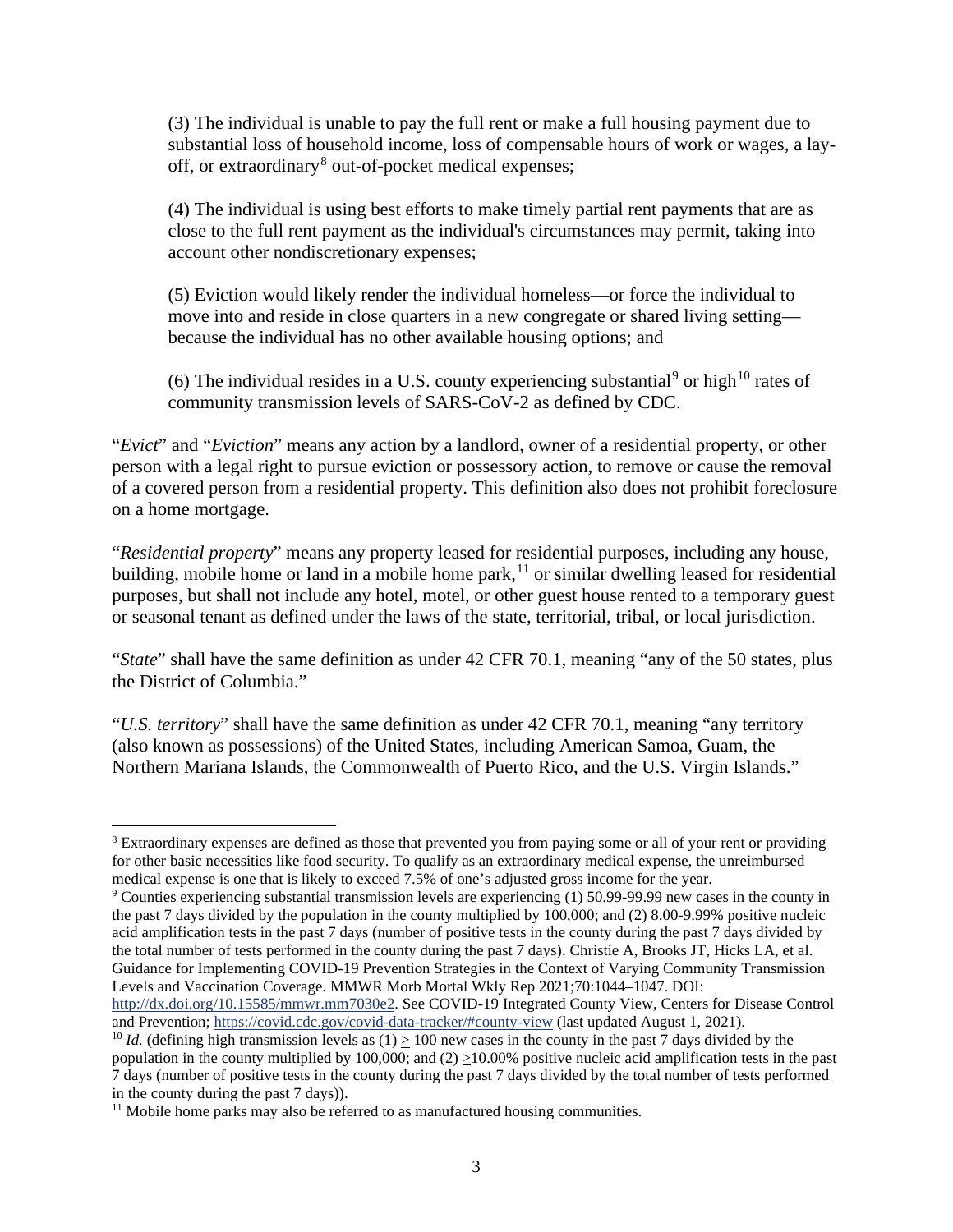## STATEMENT OF INTENT

This Order shall be interpreted and implemented in a manner as to achieve the following objectives:

- Mitigating the spread of COVID-19 within crowded, congregate or shared living settings, or through unsheltered homelessness;
- Mitigating the further spread of COVID-19 from one state or territory into any other state or territory;
- Mitigating the further spread of COVID-19 by temporarily suspending the eviction of covered persons from residential property for nonpayment of rent; and
- Supporting response efforts to COVID-19 at the federal, state, local, territorial, and tribal levels.

## BACKGROUND

## *COVID-19 IN THE UNITED STATES*

Since January 2020, the respiratory disease known as "COVID-19," caused by a novel coronavirus (SARS-COV-2), has spread globally, including cases reported in all fifty states within the United States, plus the District of Columbia and U.S. territories. As of August 3, 2021, there have been almost 200 million cases of COVID-19 globally, resulting in over 4,240,000 deaths.[12](#page-3-0) Almost 35,000,000 cases have been identified in the United States, with new cases reported daily, and almost  $610,000$  deaths have been attributed to the disease.<sup>[13](#page-3-1)</sup> A renewed surge in cases in the United States began in early July 2021; case counts rose from 19,000 cases on July 1, 2021 to 103,000 cases on July 30, 2021. Forecasted case counts predict that cases will continue to rise over the next four weeks.<sup>[14](#page-3-2)</sup>

The virus that causes COVID-19 spreads very easily and sustainably between people, particularly those who are in close contact with one another (within about 6 feet, but occasionally over longer distances), mainly through respiratory droplets produced when an infected person coughs, sneezes, or talks. Individuals without symptoms can also spread the virus. [15](#page-3-3) Among adults, the risk for severe illness from COVID-19 increases with age, with older adults at highest risk. Severe illness means that persons with COVID-19 may require hospitalization, intensive care, or a ventilator to help them breathe, and may be fatal. People of any age with certain

<span id="page-3-0"></span><sup>12</sup>*COVID-19 Dashboard by the Center for Systems Science and Engineering (CSSE) at Johns Hopkins University (JHU),* Johns Hopkins Coronavirus Resource Center, https://coronavirus.jhu.edu/map.html (last updated August 3, 2021).

<span id="page-3-1"></span><sup>13</sup> *COVID Data Tracker*, Centers for Disease Control and Prevention, https://covid.cdc.gov/covid-datatracker/#datatracker-home (last updated August 1, 2021).

<span id="page-3-2"></span><sup>14</sup> United States Forecasting, Centers for Disease Control and Prevention, [https://covid.cdc.gov/covid-data](https://covid.cdc.gov/covid-data-tracker/#forecasting_weeklycases)[tracker/#forecasting\\_weeklycases](https://covid.cdc.gov/covid-data-tracker/#forecasting_weeklycases) (updated July 28, 2021) (citing data an estimated 608,569 weekly COVID-19 cases by early September 2021).

<span id="page-3-3"></span><sup>&</sup>lt;sup>15</sup> Kimball A, Hatfield KM, Arons M, et al. Asymptomatic and Presymptomatic SARS-CoV-2 Infections in Residents of a Long-Term Care Skilled Nursing Facility — King County, Washington, March 2020. MMWR Morb Mortal Wkly Rep 2020;69:377–381. DOI: http://dx.doi.org/10.15585/mmwr.mm6913e1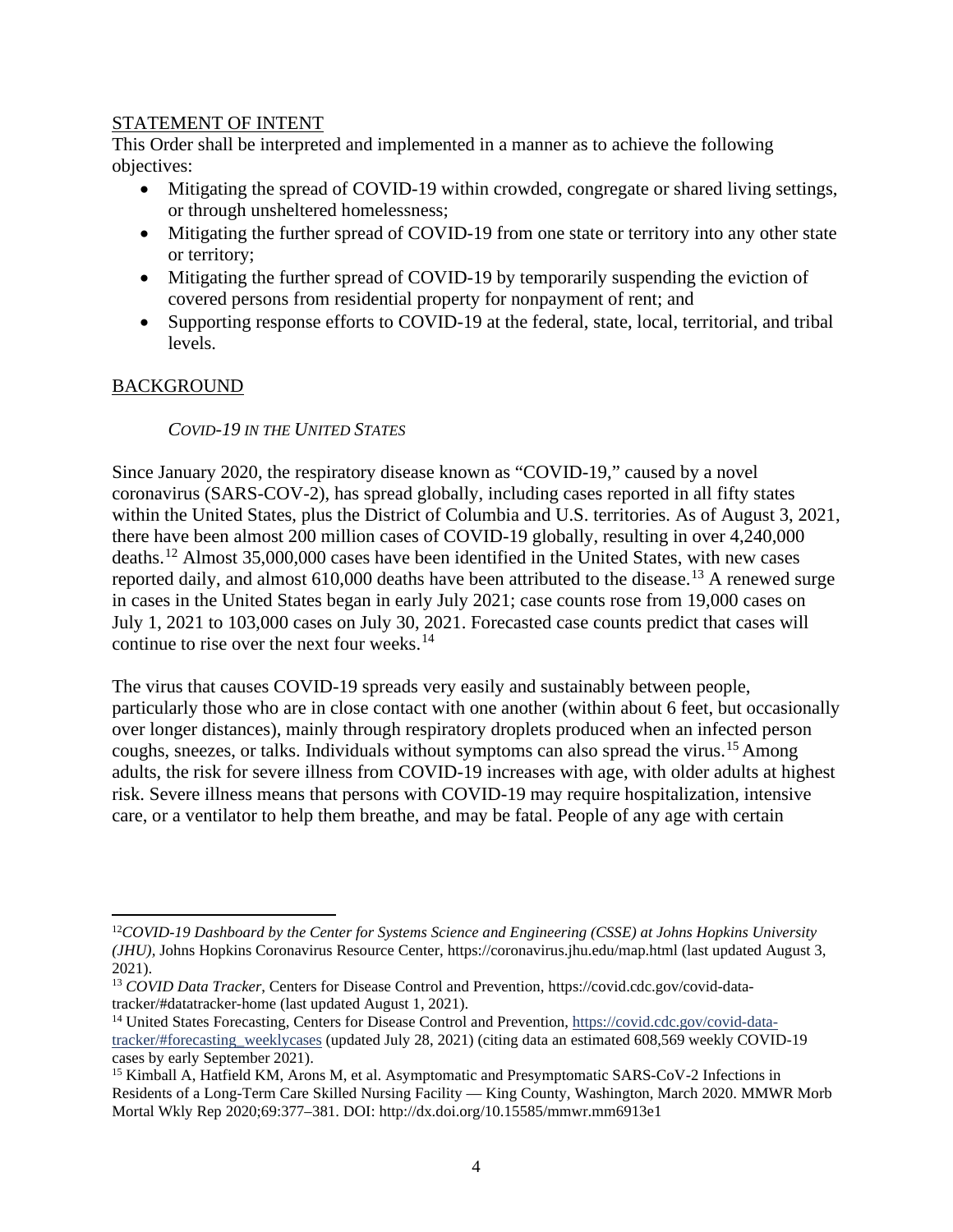underlying medical conditions (e.g., cancer, obesity, serious heart conditions, or diabetes) are at increased risk for severe illness from COVID-19.[16](#page-4-0)

New variants of SARS-CoV-2 have emerged globally,<sup>[17](#page-4-1)</sup> several of which have been identified as variants of concern,<sup>[18](#page-4-2)</sup> including the Alpha, Beta, Gamma, and Delta variants. These variants of concern have evidence of an increase in transmissibility, which may lead to higher incidence.<sup>[19](#page-4-3)</sup>

Currently, the Delta variant is the predominant SARS-CoV-2 strain circulating in the United States, estimated to account for over 82% of cases as of July 17, [20](#page-4-4)21.<sup>20</sup> The Delta variant has demonstrated increased levels of transmissibility compared to other variants.<sup>[21](#page-4-5)</sup> Furthermore, early evidence suggests that people who are vaccinated and become infected with the Delta variant may transmit the virus to others.<sup>[22](#page-4-6)</sup>

Transmission of the Delta variant has led to accelerated community transmission in the United States. CDC recommends assessing the level of community transmission using, at a minimum, two metrics: new COVID-19 cases per 100,000 persons in the last 7 days and percentage of positive SARS-CoV-2 diagnostic nucleic acid amplification tests in the last 7 days. For each of these metrics, CDC classifies transmission values as low, moderate, substantial, or high. As of August 1, 2021, over 80% of the U.S. counties were classified as experiencing substantial or high levels of community transmission.<sup>[23](#page-4-7)</sup> In areas of substantial or high transmission, CDC recommends community leaders encourage vaccination and universal masking in indoor public spaces in addition to other layered prevention strategies to prevent further spread.

COVID-19 vaccines are now widely available in the United States, and vaccination is recommended for all people 12 years of age and older. Three COVID-19 vaccines are currently authorized by the U.S. Food and Drug Administration (FDA) for emergency use: two mRNA vaccines and one viral vector vaccine, each of which has been determined to be safe and effective against COVID-19. As of July 28, 2021, over 163 million people in the United States

<span id="page-4-0"></span><sup>&</sup>lt;sup>16</sup> Razzaghi H, Wang Y, Lu H, et al. Estimated County-Level Prevalence of Selected Underlying Medical Conditions Associated with Increased Risk for Severe COVID-19 Illness — United States, 2018. MMWR Morb Mortal Wkly Rep 2020;69:945–950. DOI: http://dx.doi.org/10.15585/mmwr.mm6929a1.

<span id="page-4-1"></span><sup>&</sup>lt;sup>17</sup> Abdool Karim SS, de Oliveira T. New SARS-CoV-2 Variants - Clinical, Public Health, and Vaccine Implications [published online ahead of print, 2021 Mar 24]. *N Engl J Med*. 2021;10.1056/NEJMc2100362. doi:10.1056/NEJMc2100362

<span id="page-4-2"></span><sup>18</sup> *Id.*

<span id="page-4-3"></span><sup>&</sup>lt;sup>19</sup> Dougherty K, Mannell M, Naqvi O, Matson D, Stone J. SARS-CoV-2 B.1.617.2 (Delta) Variant COVID-19 Outbreak Associated with a Gymnastics Facility — Oklahoma, April–May 2021. MMWR Morb Mortal Wkly Rep 2021;70:1004–1007. DOI[: http://dx.doi.org/10.15585/mmwr.mm7028e2](http://dx.doi.org/10.15585/mmwr.mm7028e2) (describing a B.1.617.2 (Delta) Variant COVID-19 outbreak associated with a gymnastics facility and finding that the Delta variant is highly transmissible in indoor sports settings and households, which might lead to increased incidence rates).

<span id="page-4-4"></span><sup>20</sup> *Variant Proportions*, Centers for Disease Control and Prevention[, https://covid.cdc.gov/covid-data-](https://covid.cdc.gov/covid-data-tracker/#variant-proportions)

<span id="page-4-5"></span>tracker/#variant-proportions (citing data for the two-week interval ending July 17, 2021).<br><sup>21</sup> *About Variants of the Virus that Causes COVID-19*, Centers for Disease Control and Prevention,<br>https://www.cdc.gov/coronaviru

<span id="page-4-6"></span> $\frac{1}{22}$  Riemersma et al. Vaccinated and unvaccinated individuals have similar viral loads in communities with a high prevalence of the SARS-CoV-2 Delta variant. Pre-print. Available at

https://www.medrxiv.org/content/10.1101/2021.07.31.21261387v1.

<span id="page-4-7"></span><sup>23</sup> *COVID-19 Integrated County View*, Centers for Disease Control and Prevention, [https://covid.cdc.gov/covid-data](https://covid.cdc.gov/covid-data-tracker/#county-view)[tracker/#county-view](https://covid.cdc.gov/covid-data-tracker/#county-view) (last updated July 28, 2021).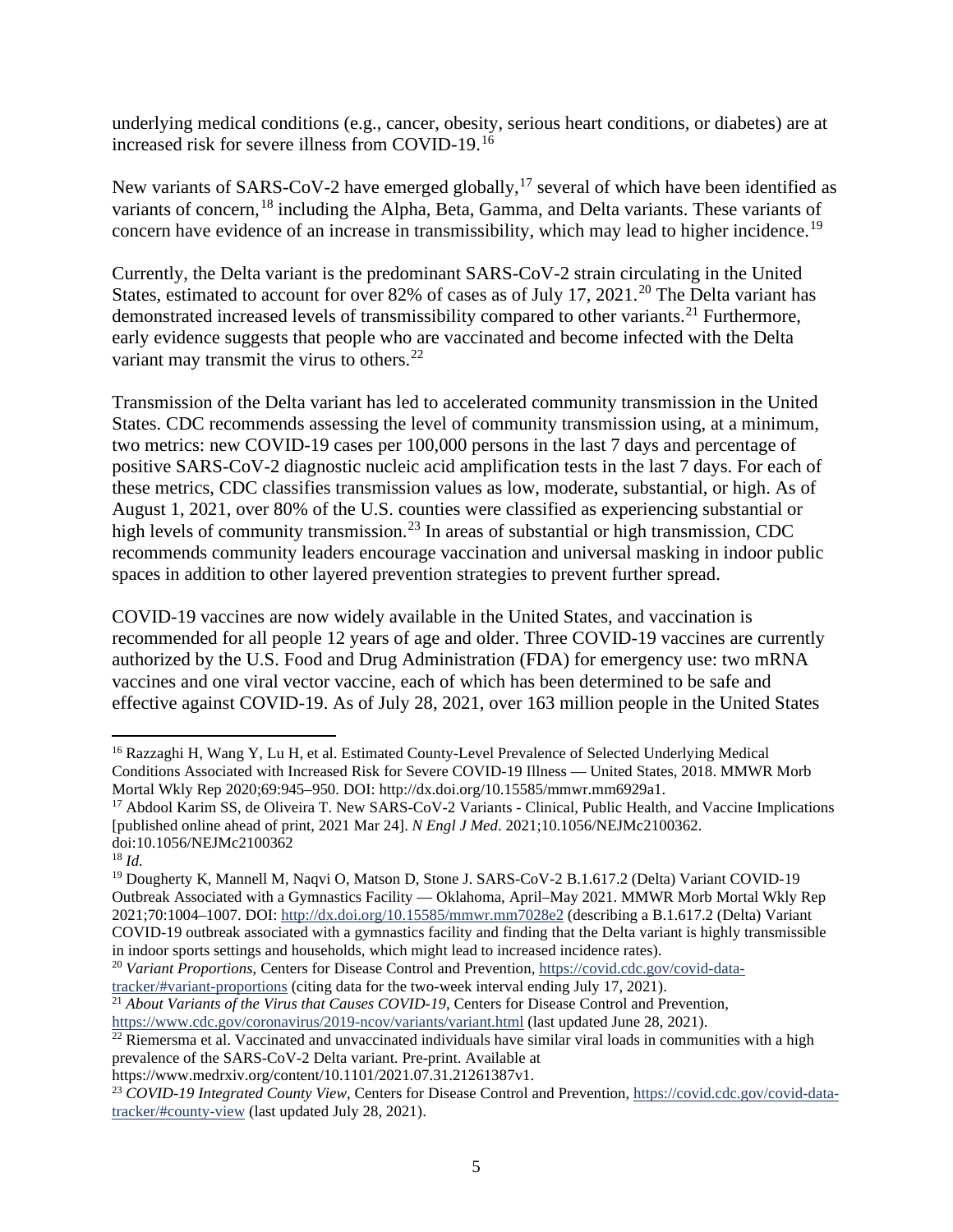(57.6% of the population 12 years or older) have been fully vaccinated and over 189 million people in the United States (66.8% of the population 12 years or older) have received at least one dose.[24](#page-5-0) Changes in vaccine uptake and the extreme transmissibility of the Delta variant have resulted in rising numbers of COVID-19 cases, primarily and disproportionately affecting the unvaccinated population.

The COVID-19 vaccination effort has a slower rate of penetration among the populations most likely to experience eviction.<sup>[25,](#page-5-1)[26](#page-5-2)</sup> In combination with the continued underlying COVID-19 spread, and the overlapping factors described above, this creates considerable risk for rapid transmission of COVID-19 in high-risk settings.

In the context of a pandemic, eviction moratoria—like quarantine, isolation, and social distancing—can be an effective public health measure utilized to prevent the spread of communicable disease. Eviction moratoria facilitate self-isolation and self-quarantine by people who become ill or who are at risk of transmitting COVID-19.

Congress passed the Coronavirus Aid, Relief, and Economic Security (CARES) Act (Pub. L. 116-136) to aid individuals and businesses adversely affected by COVID-19 in March 2020. Section 4024 of the CARES Act provided a 120-day moratorium on eviction filings as well as other protections for tenants in certain rental properties with federal assistance or federally related mortgage financing. These protections helped alleviate the public health consequences of tenant displacement during the COVID-19 pandemic. The CARES Act eviction moratorium expired on July 24, 2020. The protections in the CARES Act supplemented temporary eviction moratoria and rent freezes implemented by governors and other local officials using emergency powers.

Researchers estimated that this temporary federal moratorium provided relief to over one-quarter a material portion of the nation's roughly 43 million renters.<sup>[27](#page-5-3)</sup> The CARES act also provided funding streams for emergency rental assistance; surveys estimate that this assistance became available to the public through rental assistance programs by July  $2020.^{28}$  $2020.^{28}$  $2020.^{28}$ 

The Federal moratorium provided by the CARES Act, however, did not reach all renters. Many renters who fell outside the scope of the Federal moratorium were instead protected under state and local moratoria. In early March 2021, the Census Household Pulse Survey estimated that 6.4

<span id="page-5-3"></span><sup>27</sup> Laurie Goodman, Karan Kaul, and Michael Neal. *The CARES Act Eviction Moratorium Covers All Federally Financed Rentals—That's One in Four US Rental Units*. The Urban Institute. April 2, 2020. [https://www.urban.org/urban-wire/cares-act-eviction-moratorium-covers-all-federally-financed-rentals-thats-one](https://www.urban.org/urban-wire/cares-act-eviction-moratorium-covers-all-federally-financed-rentals-thats-one-four-us-rental-units)[four-us-rental-units](https://www.urban.org/urban-wire/cares-act-eviction-moratorium-covers-all-federally-financed-rentals-thats-one-four-us-rental-units)

<span id="page-5-0"></span><sup>24</sup> *COVID-19 Vaccinations in the United States*, Centers for Disease Control and Prevention, <https://covid.cdc.gov/covid-data-tracker/#vaccinations> (last updated July 28, 2021).

<span id="page-5-1"></span><sup>&</sup>lt;sup>25</sup> Barry V, Dasgupta S, Weller DL, et al. Patterns in COVID-19 Vaccination Coverage, by Social Vulnerability and Urbanicity — United States, December 14, 2020–May 1, 2021. MMWR Morb Mortal Wkly Rep 2021;70:818–824. DOI: http://dx.doi.org/10.15585/mmwr.mm7022e1.

<span id="page-5-2"></span><sup>&</sup>lt;sup>26</sup> Centers for Disease Control and Prevention. COVID-19 Vaccination Equity. Accessed 8/3/21. Available at: <https://covid.cdc.gov/covid-data-tracker/#vaccination-equity>

<span id="page-5-4"></span><sup>28</sup> Vincent Reina et al, *COVID-19 Emergency Rental Assistance: Analysis of a National Survey of Programs*, Research Brief, https://nlihc.org/sites/default/files/HIP\_NLIHC\_Furman\_Brief\_FINAL.pdf (last visited Mar. 26, 2021).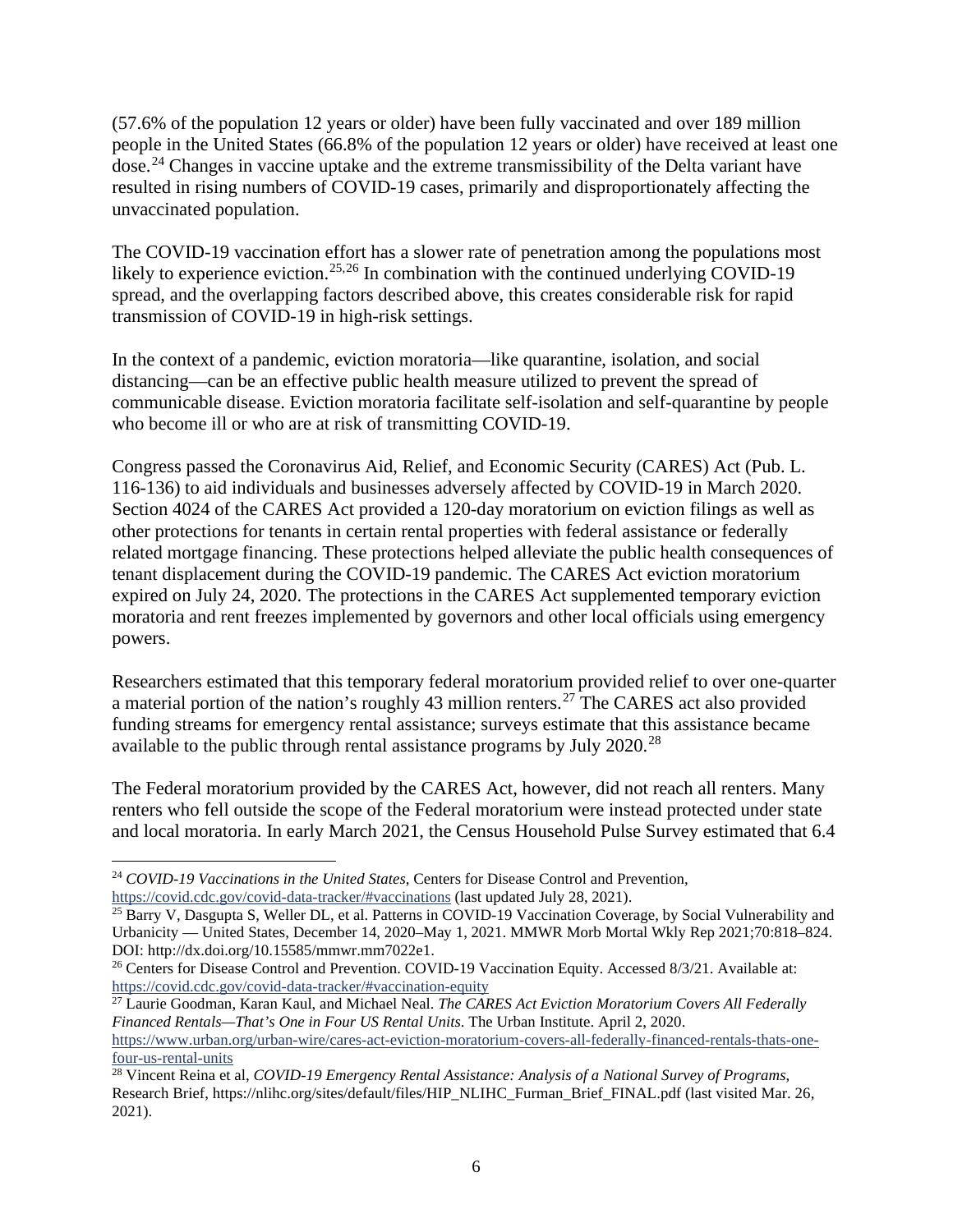million households were behind on rent and just under half fear imminent eviction.<sup>[29](#page-6-0)</sup> In 2016, research showed that there were 3.6 million eviction filings and 1.5 million eviction judgments over the span of a whole year,<sup>[30](#page-6-1)</sup> meaning that the pandemic would cause a wave of evictions on a scale that would be unprecedented in modern times. A large portion of those who are evicted may move into close quarters in shared housing or, as discussed below, become homeless, thus becoming at higher risk of COVID-19.

On September 4, 2020, the CDC Director issued an Order temporarily halting evictions in the United States for the reasons described therein. That Order was set to expire on December 31, 2020, subject to further extension, modification, or rescission. Section 502 of Title V, Division N of the Consolidated Appropriations Act, 2021 extended the Order until January 31, 2021, and approved the Order as an exercise of the CDC's authority under Section 361 of the Public Health Service Act (42 U.S.C. 264). With the extension of the Order, Congress also provided \$25 billion for emergency rental assistance for the payment of rent and rental arrears. Congress later provided an additional \$21.55 billion in emergency rental assistance when it passed the American Rescue Plan Act of 2021. The Order was extended multiple times due to the changing public health landscape and expired on July 31, 2021 after what was intended to be the final extension.<sup>[31](#page-6-2)</sup> Absent an unexpected change in the trajectory of the pandemic, CDC did not plan to extend the Order further.

Following the recent surge in cases brought forth by the highly transmissible Delta variant, the CDC Director now issues a new Order temporarily halting evictions for persons in counties experiencing substantial or high rates of transmission, for the reasons described herein. This Order will expire on October 3, 2021, but is subject to further extension, modification, or rescission based on public health circumstances.

Researchers estimate that, in 2020, Federal, state, and local eviction moratoria led to over 1.5 million fewer evictions filings than the previous year.<sup>[32](#page-6-3)</sup> Additional research shows that, despite the CDC eviction moratorium leading to an estimated 50% decrease in eviction filings compared to the historical average,  $33$  there have still been over 450,000 eviction filings during the pandemic just within approximately 31 cities and six states with more readily available data. This data covers approximately 1 in 4 renter households in the country, suggesting high demand and likelihood of mass evictions nationwide. [34](#page-6-5)

*EVICTION, CROWDING, AND INTERSTATE TRANSMISSION OF COVID-19*

<span id="page-6-1"></span>content/uploads/sites/22/2019/05/GROMIS\_Ashley\_Paper.pdf

<span id="page-6-0"></span><sup>29</sup> *Census Household Pulse Survey: Key Phase 3 Housing Payment Findings*. Office of Policy Development and Research, HUDUser (April 26, 2021).<https://www.huduser.gov/portal/pdredge/pdr-edge-trending-042621.html> <sup>30</sup> Ashley Gromis. *Eviction: Intersection of Poverty, Inequality, and Housing*. Eviction Lab, Princeton University (May 2019). https://www.un.org/development/desa/dspd/wp-

<span id="page-6-3"></span><span id="page-6-2"></span><sup>&</sup>lt;sup>31</sup> The CDC Director renewed the Order until March 31, 2021. On March 28, 2021, the CDC Director modified and extended the Order until June 30, 2021. On June 24, 2021 the CDC Director extended the Order until July 31, 2021. <sup>32</sup> Hepburn P, Louis R, Fish J, et al. U.S. Eviction Filing Patterns in 2020. Socius. January 2021. doi:10.1177/23780231211009983.

<span id="page-6-4"></span><sup>33</sup> Peter Hepburn and Renee Louis. *Preliminary Analysis: Six Months of the CDC Eviction Moratorium* (March 8, 2021). https://evictionlab.org/six-months-cdc/

<span id="page-6-5"></span><sup>34</sup> Eviction Lab. Accessed 8/2/21. Available at: https://evictionlab.org/eviction-tracking/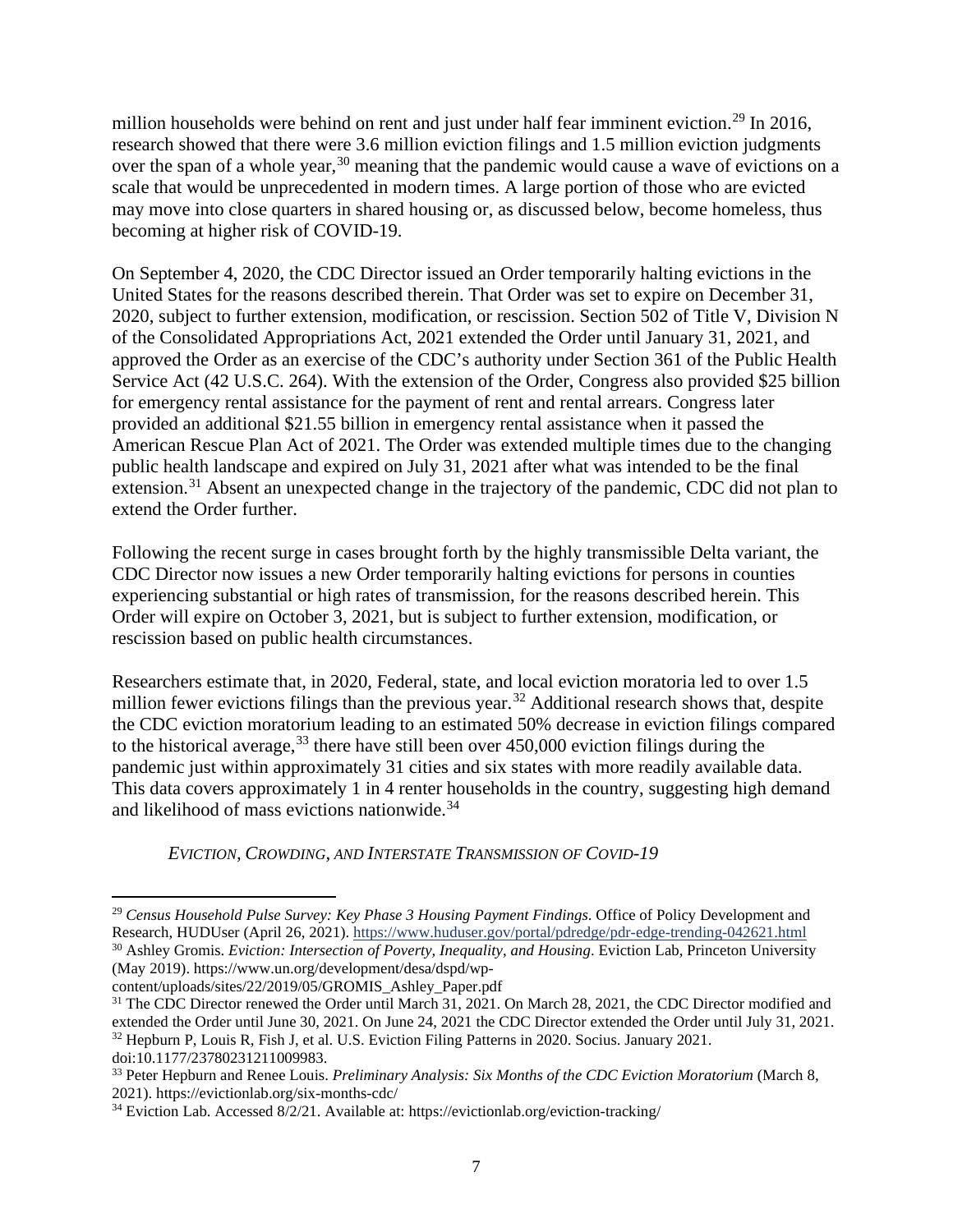By February 10, 2021, the U.S. Department of the Treasury had paid all of the \$25 billion made available by the Consolidated Appropriations Act, 2021 to states, territories, localities and tribes for the purpose of providing emergency rental assistance to eligible households in their jurisdictions. Additionally, as directed in the Act, Treasury has also made available 40 percent– more than \$8.6 billion—of the additional funding to states, territories and localities for emergency rental assistance provided in the American Rescue Plan Act of 2021. While some emergency rental assistance programs were slow to open, every State program had opened by early June. Based on data collected from grantees, Treasury reports that over 85,000 renter households received rental and utility assistance to support their housing stability by the end of March and this number increased to more than 100,000 in April, more than 156,000 in May and over 290,000 in June. Though emergency rental assistance has clearly started to reach increasing numbers of families over recent months, state and local agencies have hundreds of thousands of applications for assistance that currently remain outstanding as programs accelerate their activity. The level of assistance continued to increase in June, with nearly 300,000 households served. Based on analysis of grantee reporting, Treasury believes that the monthly deployment of rental assistance by state and local emergency rental assistance programs will continue to increase from the significant deployment in June. In addition to Emergency Rental Assistance, there are coordinated efforts across Federal agencies to – in partnership with states and localities –promote eviction prevention strategies.

Recent data from the U.S. Census Household Pulse Survey demonstrates that just under half of households behind on rent believe that an eviction is likely in the next two months.<sup>[35](#page-7-0)</sup> A surge in evictions could lead to the immediate and significant movement of large numbers of persons from lower density to higher density housing at a time in the United States when the highly transmissible Delta variant is driving COVID-19 cases at an unprecedented rate.

Evicted renters must move, which leads to multiple outcomes that increase the risk of COVID-19 spread. Specifically, many evicted renters move into close quarters in shared housing or other congregate settings. These moves may require crossing state borders. According to the 2017 Census Bureau American Housing Survey, 32% of renters reported that they would move in with friends or family members upon eviction, which would introduce new household members and potentially increase household crowding. Studies show that COVID-19 transmission occurs readily within households. The secondary attack rate in households has been estimated to be 17%, and household contacts are estimated to be 6 times more likely to become infected by an index case of COVID-19 than other close contacts.<sup>[36](#page-7-1)</sup> A study of pregnant women in New York City showed that women in large households (greater number of residents per household) were three times as likely to test positive for SARS-CoV-2 than those in smaller households, and those in neighborhoods with greater household crowding (>1 resident per room) were twice as likely to

<span id="page-7-0"></span><sup>35</sup> Household Pulse Survey Interactive Tool. U.S. Census Bureau[. https://www.census.gov/data-tools/demo/hhp/#/](https://www.census.gov/data-tools/demo/hhp/#/) (last visited June 23, 2021).

<span id="page-7-1"></span><sup>&</sup>lt;sup>36</sup> Oin-Long Jing, et al. Household secondary attack rate of COVID-19 and associated determinants in Guangzhou, China: a retrospective cohort study. The Lancet.2020 June 17; vol. 20.10; doi: https://doi.org/10.1016/S1473- 3099(20)30471-0.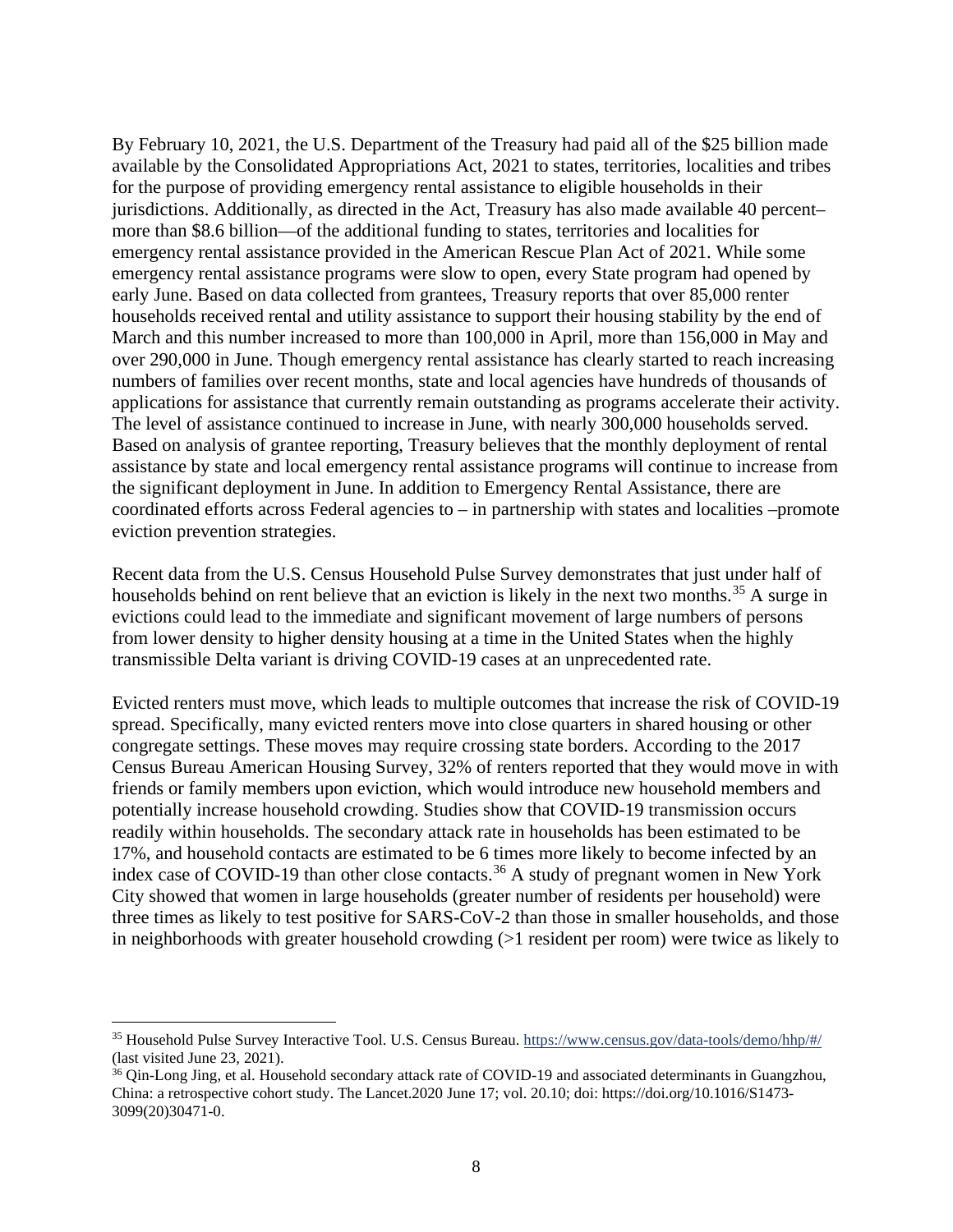test positive.[37](#page-8-0) Throughout the United States, counties with the highest proportion of crowded households have experienced COVID-19 mortality rates 2.6 times those of counties with the lowest proportion of crowded households.

Shared housing is not limited to friends and family. It includes a broad range of settings, including transitional housing and domestic violence and abuse shelters. Special considerations exist for such housing because of the challenges of maintaining social distance. Residents often gather closely or use shared equipment, such as kitchen appliances, laundry facilities, stairwells, and elevators. Residents may have unique needs, such as disabilities, chronic health conditions, cognitive decline, or limited access to technology, and thus may find it more difficult to take actions to protect themselves from COVID-19. CDC recommends that shelters provide new residents with a clean mask, keep them isolated from others, screen for symptoms at entry, or arrange for medical evaluations as needed depending on symptoms. Accordingly, an influx of new residents at facilities that offer support services could potentially overwhelm staff and, if recommendations are not followed, lead to exposures.

Modeling studies and observational data from the pre-vaccine phase of the COVID-19 pandemic comparing incidence between states that implemented and lifted eviction moratoria indicate that evictions substantially contribute to COVID-19 transmission. In mathematical models where eviction led exclusively to sharing housing with friends or family, lifting eviction moratoria led to a 30% increased risk of contracting COVID-19 among people who were evicted and those with whom they shared housing after eviction.<sup>[38](#page-8-1)</sup> Compared to a scenario where no evictions occurred, the models also predicted a 4%-40% increased risk of infection, even for those who did not share housing, as a result of increased overall transmission. The authors estimated that anywhere from 1,000 to 100,000 excess cases per million population could be attributable to evictions depending on the eviction and infection rates.

An analysis of observational data from state-based eviction moratoria in 43 states and the District of Columbia showed significant increases in COVID-19 incidence and mortality approximately 2-3 months after eviction moratoria were lifted.<sup>[39](#page-8-2)</sup> Specifically, the authors compared the COVID-19 incidence and mortality rates in states that lifted their moratoria with the rates in states that maintained their moratoria. In these models, the authors accounted for time-varying indicators of each state's test count as well as major public-health interventions including lifting stay-at-home orders, school closures, and mask mandates. After adjusting for these other changes, they found that the incidence of COVID-19 in states that lifted their moratoria was 1.6 times that of states that did not at 10 weeks post-lifting (95% CI 1.0, 2.3), a ratio that grew to 2.1 at ≥16 weeks (CI 1.1, 3.9). Similarly, they found that mortality in states that lifted their moratoria

<span id="page-8-0"></span><sup>&</sup>lt;sup>37</sup> Ukachi N. Emeruwa, et al. Associations Between Built Environment, Neighborhood Socioeconomic Status, and SARS-CoV-2 Infection Among Pregnant Women in New York City. JAMA. 2020;324(4):390-392. doi:10.1001/jama.2020.11370.

<span id="page-8-1"></span><sup>38</sup> Nande A, Sheen J, Walters EL, Klein B, Chinazzi M, Gheorghe AH, Adlam B, Shinnick J, Tejeda MF, Scarpino SV, Vespignani A, Greenlee AJ, Schneider D, Levy MZ, Hill AL. The effect of eviction moratoria on the transmission of SARS-CoV-2. Nat Commun. 2021 Apr 15;12(1):2274. doi: 10.1038/s41467-021-22521-5. PMID: 33859196; PMCID: PMC8050248.

<span id="page-8-2"></span><sup>39</sup> Leifheit KM, Linton SL, Raifman J, Schwartz GL, Benfer EA, Zimmerman FJ, Pollack CE. Expiring Eviction Moratoriums and COVID-19 Incidence and Mortality. Am J Epidemiol. 2021 Jul 26:kwab196. doi: 10.1093/aje/kwab196. Epub ahead of print. PMID: 34309643.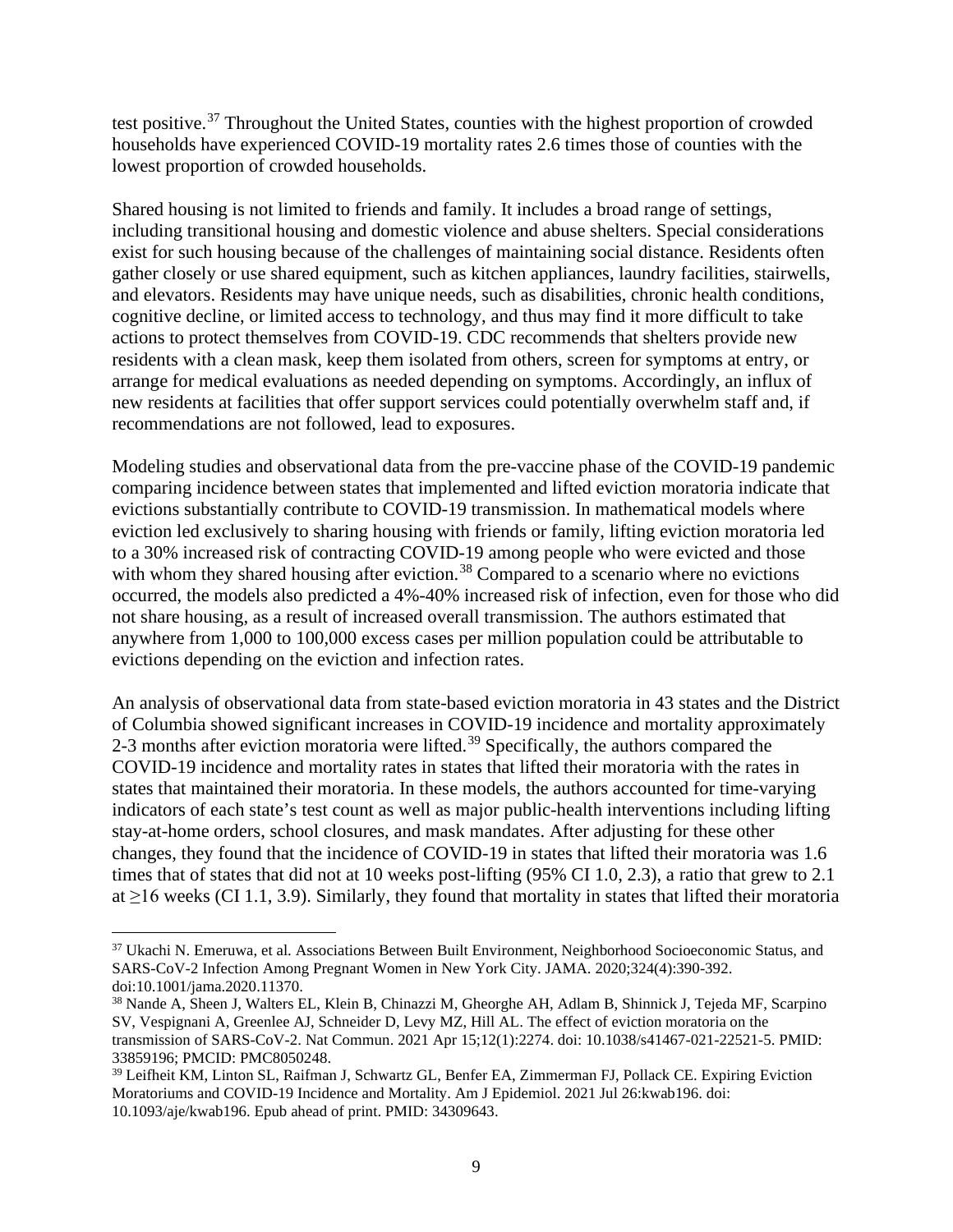was 1.6 times that of states that did not at 7 weeks post-lifting (CI 1.2, 2.3), a ratio that grew to 5.4 at  $\geq$ 16 weeks (CI 3.1, 9.3). The authors estimated that, nationally, over 433,000 cases of COVID-19 and over 10,000 deaths could be attributed to lifting state moratoria.<sup>[40](#page-9-0)</sup>

Although data are limited, available evidence suggests evictions lead to interstate spread of COVID-19 in two ways. First, an eviction may lead the evicted members of a household to move across state lines. Of the 35 million people in America who move each year, 15% move to a new state. Second, even if a particular eviction, standing alone, would not always result in interstate displacement, the mass evictions that would occur in the absence of this Order would inevitably increase the interstate spread of COVID-19. This Order cannot effectively mitigate interstate transmission of COVID-19 without covering intrastate evictions (evictions occurring within the boundaries of a state or territory), as the level of spread of SARS-CoV-2 resulting from these evictions can lead to SARS-CoV-2 transmission across state borders.

Moreover, intrastate spread facilitates interstate spread in the context of communicable disease spread, given the nature of infectious disease. In the aggregate, the mass-scale evictions that will likely occur in the absence of this Order in areas of substantial or high transmission will inevitably increase interstate spread of COVID-19.

## *EVICTION, HOMELESSNESS, AND COVID-19 TRANSMISSION*

Evicted individuals without access to support or other assistance options may become homeless, including older adults or those with underlying medical conditions, who are more at risk for severe illness from COVID-19 than the general population. In Seattle-King County, 5-15% of people experiencing homelessness between 2018 and 2020 cited eviction as the primary reason for becoming homeless.<sup>[41](#page-9-1)</sup> Additionally, some individuals and families who are evicted may originally stay with family or friends, but subsequently seek homeless services. Data collection by an emergency shelter in Columbus, Ohio, showed that 35.4% of families and 11.4% of single adults reported an eviction as the primary or secondary reason for their seeking shelter.<sup>[42](#page-9-2)</sup>

Extensive outbreaks of COVID-19 have been identified in homeless shelters. In Seattle, Washington, a network of three related homeless shelters experienced an outbreak that led to 43 cases among residents and staff members. In Boston, Massachusetts, universal COVID-19 testing at a single shelter revealed 147 cases, representing 36% of shelter residents. COVID-19 testing in a single shelter in San Francisco led to the identification of 101 cases (67% of those tested). Data from 634 universal diagnostic testing events at homeless shelters in 21 states show an average of 6% positivity among shelter clients. Data comparing the incidence or severity of COVID-19 among people experiencing homelessness directly to the general population are

<span id="page-9-0"></span><sup>40</sup> Leifheit, Kathryn M. and Linton, Sabriya L. and Raifman, Julia and Schwartz, Gabriel and Benfer, Emily and Zimmerman, Frederick J and Pollack, Craig, Expiring Eviction Moratoriums and COVID-19 Incidence and Mortality (November 30, 2020). Available at SSRN:

https://ssrn.com/abstract=3739576 or http://dx.doi.org/10.2139/ssrn.3739576.

<span id="page-9-1"></span><sup>41</sup> *Count Us In 2020.* KCRHA (July 2020). https://kcrha.org/wp-content/uploads/2020/07/Count-Us\_In-2020- Final\_7.29.2020.pdf

<span id="page-9-2"></span><sup>42</sup> Chester Hartman and David Robinson. "Evictions: The Hidden Housing Problem" in *Housing Policy Debate*. 2003.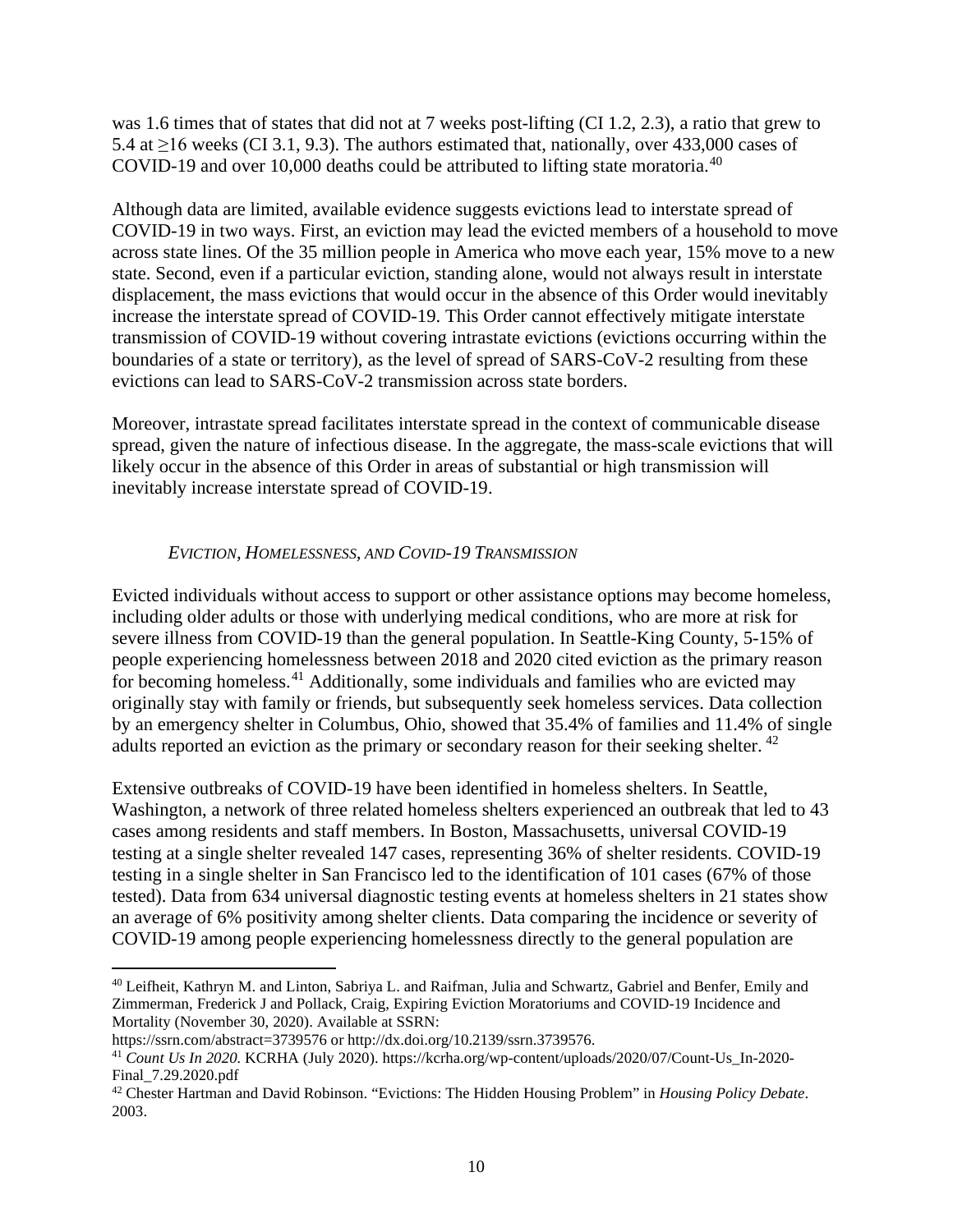limited. However, during the 15-day period of the outbreak in Boston, MA, researchers estimated a cumulative incidence of 46.3 cases of COVID-19 per 1000 persons experiencing homelessness, as compared to 1.9 cases per 1000 among Massachusetts adults (pre-print).

Among other things, CDC guidance recommends increasing physical distance between beds in homeless shelters, which is likely to decrease capacity, while community transmission of COVID-19 is occurring. To adhere to this guidance, shelters have limited the number of people served throughout the United States. In many places, considerably fewer beds are available to individuals who become homeless. Shelters that do not adhere to the guidance, and operate at ordinary or increased occupancy, are at greater risk for the types of outbreaks described above.

## *APPLICATION OF COVID-19 PREVENTION STRATEGIES BASED ON COMMUNITY TRANSMISSION*

CDC recommends strengthening or adding effective COVID-19 mitigation strategies in communities with considerable transmission risk. As discussed above, CDC guidance specifies that everyone, regardless of vaccination status, should wear masks in indoor and public settings in communities experiencing substantial or high rates of community transmission. Similarly, CDC guidance for homeless shelters recommends maintaining layered COVID-19 precautions as long as community transmission is occurring and provides options for scaling back precautions when community transmission is low.<sup>[43](#page-10-0)</sup>

Eviction moratoria represent a COVID-19 transmission prevention measure that can similarly be applied when the epidemiological context is appropriate, for example in communities with substantial or high transmission of COVID-19.<sup>[44](#page-10-1)</sup> Prevention strategies like these should only be relaxed or lifted after two weeks of continuous sustained improvement in the level of community transmission. In areas with low or no SARS-CoV-2 transmission and with testing capacity in place to detect early introduction or increases in spread of the virus, layered prevention strategies might be removed one at a time while monitoring closely for any evidence that COVID-19 cases are increasing. Decisions to add or remove prevention strategies should be based on local data and public health recommendations. The emergence of more transmissible SARS-CoV-2 variants, including Delta, increases the urgency for public health agencies and other organizations to collaboratively monitor the status of the pandemic in their communities and continue to apply layered prevention strategies.

# *PERSONS AT HIGHER RISK OF EVICTION MAY ALSO BE AT HIGHER RISK OF BEING UNVACCINATED*

Communities with high rates of eviction have been shown to have lower coverage of COVID-19 vaccination – a focus for current vaccination campaigns. A study in the spring of 2021 showed that counties with high social vulnerability (i.e., social and structural factors associated with

<span id="page-10-0"></span><sup>&</sup>lt;sup>43</sup> Centers for Disease Control and Prevention. Interim Guidance for Homeless Service Providers to Plan and Respond to Coronavirus Disease 2019 (COVID-19). Available at: https://www.cdc.gov/coronavirus/2019 ncov/community/homeless-shelters/plan-prepare-respond.html

<span id="page-10-1"></span><sup>44</sup> Of course, eviction moratoria are only effective to the degree that consumers know about them and to the degree they are complied with by landlords, owners of residential property, others who have a right to evict, or their agents.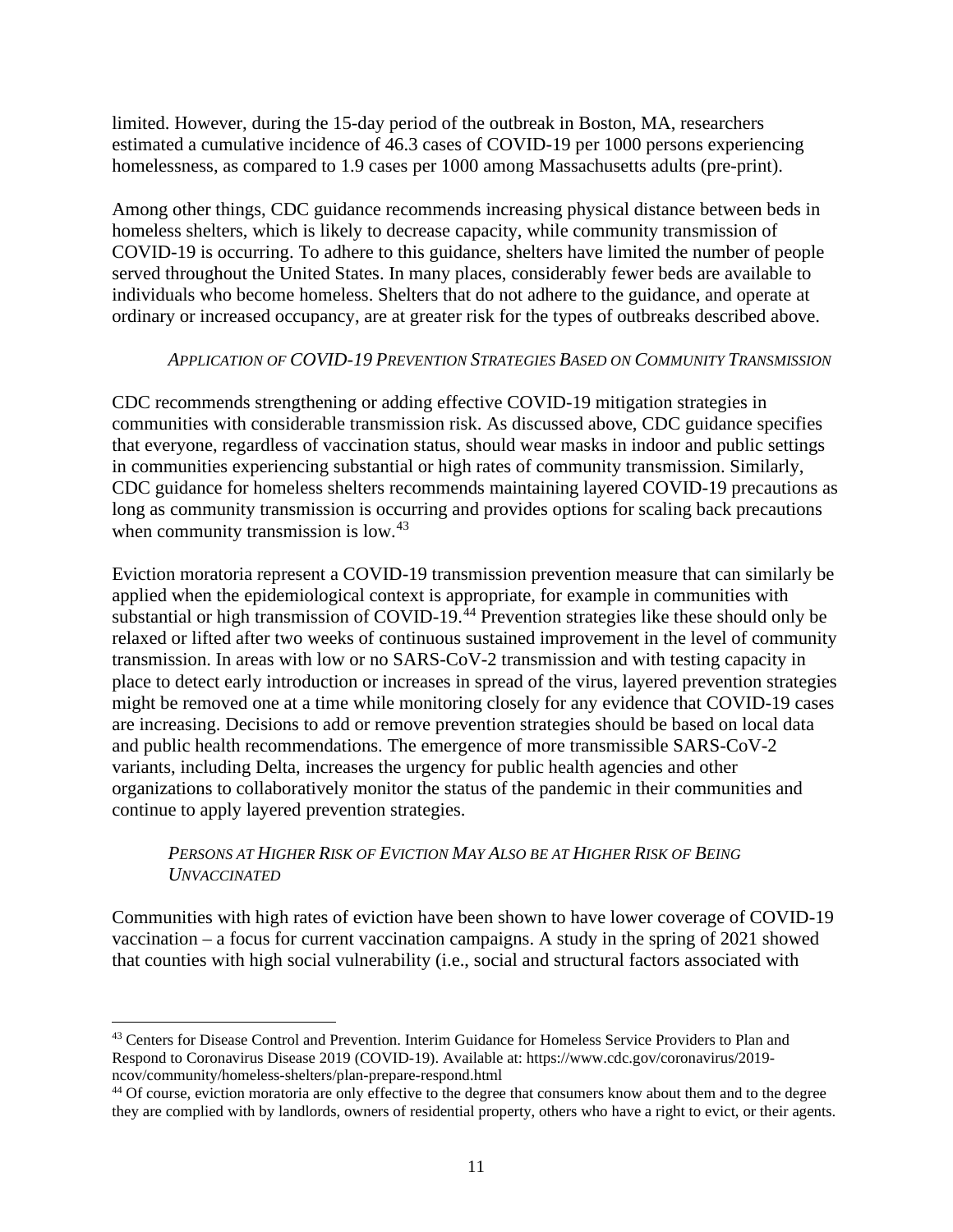adverse health outcome inclusive of socioeconomic indicators related to risk of eviction) had lower levels of COVID-19 vaccination.<sup>[45](#page-11-0)</sup>

## CDC EVICTION MORATORIUM

The Department of the Treasury has made funding available to states, territories, localities, and Tribal governments, which continue to distribute emergency rental assistance funds that may help mitigate spikes in COVID-19 transmission due to increases in evictions. Alongside other federal and state efforts to prevent evictions, these funds are expected to make a meaningful difference for hundreds of thousands of people who are expected to receive the rental assistance.[46](#page-11-1)

On September 4, 2020, the CDC Director issued an Order temporarily halting evictions in the United States for the reasons described therein. That Order was set to expire on December 31, 2020, subject to further extension, modification, or rescission. Section 502 of Title V, Division N of the Consolidated Appropriations Act, 2021 extended the Order until January 31, 2021. With the extension of the Order, Congress also provided \$25 billion for emergency rental assistance for the payment of rent and rental arrears. Congress later provided an additional \$21.55 billion in emergency rental assistance when it passed the American Rescue Plan.

On January 29, 2021, following an assessment of the ongoing pandemic, the CDC Director renewed the Order until March 31, 2021. On March 28, the CDC Director renewed the Order until June 30, 2021. On June 24, the CDC Director renewed the Order until July 31, 2021 (July Order). The CDC Director indicated that the July Order would be the final extension of the nationwide eviction moratorium absent an unexpected change in the trajectory of the pandemic. Unfortunately, the rise of the Delta variant and corresponding rise in cases in numerous counties in the United States have altered the trajectory of the pandemic. As a result, CDC is issuing this narrower, more targeted Order to temporarily halt evictions in the hardest hit areas. Without this Order, evictions in these areas would likely exacerbate the increase in cases. To the extent any provision of this Order conflicts with prior Orders, this Order is controlling.

## APPLICABILITY

This Order applies in U.S. counties<sup>[47](#page-11-2)</sup> experiencing substantial<sup>[48](#page-11-3)</sup> and high<sup>[49](#page-11-4)</sup> levels of community transmission levels of SARS-CoV-2 as defined by CDC, as of August 3, 2021. If a U.S. county that is not covered by this Order as of August 3, 2021 later experiences substantial or high levels of community transmission while this Order is in effect, then that county will become subject to

<span id="page-11-0"></span><sup>45</sup> Barry V, Dasgupta S, Weller DL, Kriss JL, Cadwell BL, Rose C, Pingali C, Musial T, Sharpe JD, Flores SA, Greenlund KJ, Patel A, Stewart A, Qualters JR, Harris L, Barbour KE, Black CL. Patterns in COVID-19 Vaccination Coverage, by Social Vulnerability and Urbanicity - United States, December 14, 2020-May 1, 2021. MMWR Morb Mortal Wkly Rep. 2021 Jun 4;70(22):818-824. doi: 10.15585/mmwr.mm7022e1. PMID: 34081685; PMCID: PMC8174677.

<span id="page-11-1"></span><sup>46</sup> *Treasury Emergency Rental Assistance Programs in 2021: Analysis of a National Survey*. National Low Income Housing Coalition. June 2021. https://nlihc.org/sites/default/files/HIP\_NLIHC\_Furman\_2021\_6-22\_FINAL\_v2.pdf <sup>47</sup> As used in this Order, the term "county" refers to both counties in the United States and U.S. territories. 48 *Supra* note 7.

<span id="page-11-3"></span><span id="page-11-2"></span>

<span id="page-11-4"></span><sup>49</sup> *Supra.* note 8.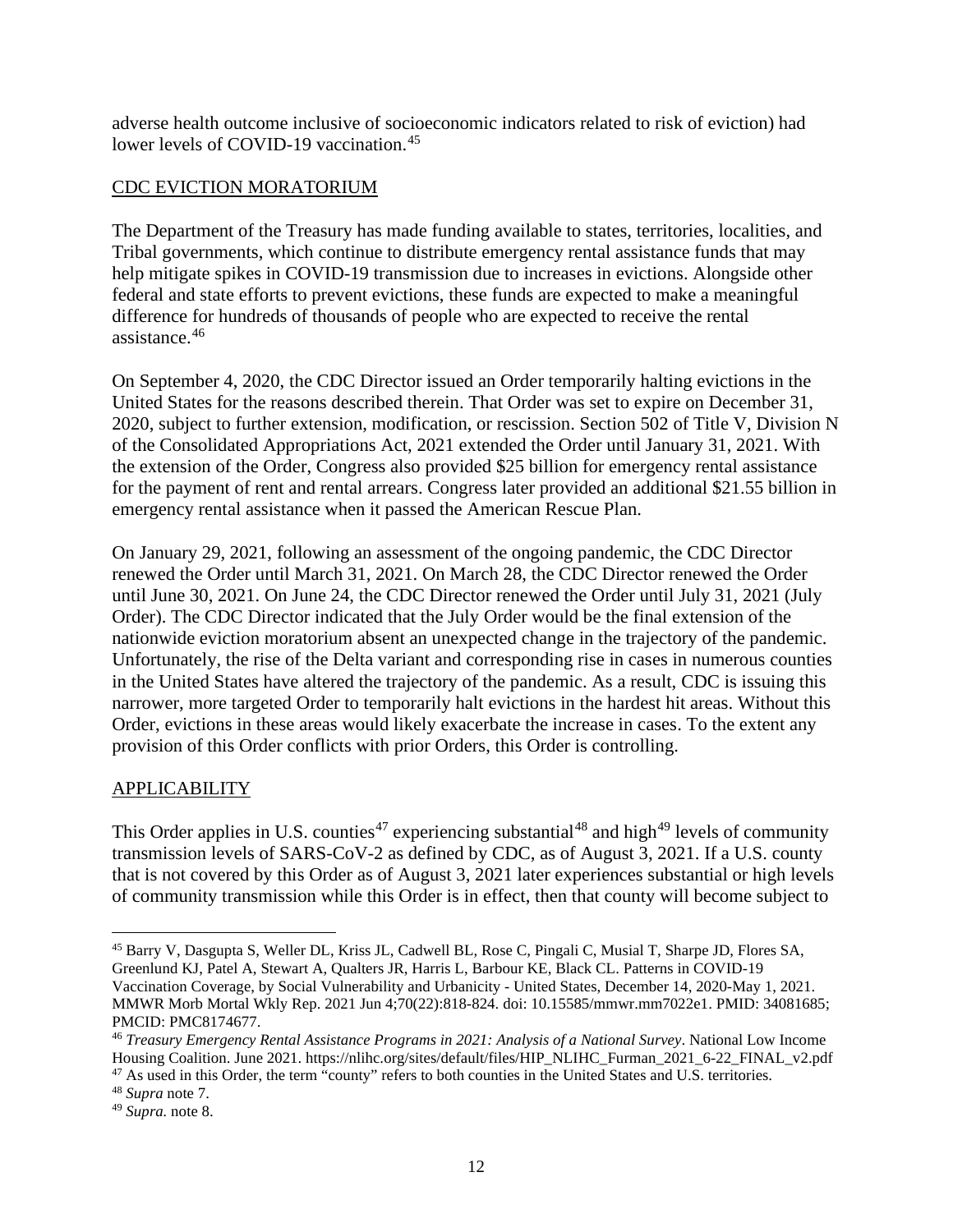this Order as of the date the county begins experiencing substantial or high levels of community transmission. If a U.S. county that is covered by this Order no longer experiences substantial or high levels of community transmission for 14 consecutive days, then this Order will no longer apply in that county, unless and until the county again experiences substantial or high levels of community transmission while this Order is in effect.

This Order does not apply in any state, local, territorial, or tribal area with a moratorium on residential evictions that provides the same or greater level of public-health protection than the requirements listed in this Order or to the extent its application is prohibited by Federal court order. In accordance with 42 U.S.C. 264(e), this Order does not preclude state, local, territorial, and tribal authorities from imposing additional requirements that provide greater public-health protection and are more restrictive than the requirements in this Order.

This Order is a temporary eviction moratorium to prevent the further spread of COVID-19. This Order does not relieve any individual of any obligation to pay rent, make a housing payment, or comply with any other obligation that the individual may have under a tenancy, lease, or similar contract. Nothing in this Order precludes the charging or collecting of fees, penalties, or interest as a result of the failure to pay rent or other housing payment on a timely basis, under the terms of any applicable contract.

Nothing in this Order precludes evictions based on a tenant, lessee, or resident: (1) Engaging in criminal activity while on the premises; (2) threatening the health or safety of other residents;<sup>[50](#page-12-0)</sup> (3) damaging or posing an immediate and significant risk of damage to property; (4) violating any applicable building code, health ordinance, or similar regulation relating to health and safety; or (5) violating any other contractual obligation, other than the timely payment of rent or similar housing-related payment (including non-payment or late payment of fees, penalties, or interest).

Any evictions for nonpayment of rent initiated prior to issuance of this Order but not yet completed, are subject to this Order. Any tenant, lessee, or resident of a residential property who previously submitted a Declaration, still qualifies as a "Covered Person" and is still present in a rental unit is entitled to protections under this Order. Any eviction that was completed before issuance of this Order including from August 1 through August 3, 2021 is not subject to this Order, as it does not operate retroactively.

Under this Order, covered persons may be evicted for engaging in criminal activity while on the premises. But covered persons may not be evicted on the sole basis that they are alleged to have committed the crime of trespass (or similar state-law offense) where the underlying activity is a covered person remaining in a residential property for nonpayment of rent. Permitting such evictions would result in substantially more evictions overall, thus increasing the risk of disease transmission as otherwise covered persons move into congregate settings or experience homelessness. This result would be contrary to the stated objectives of this Order, and therefore

<span id="page-12-0"></span><sup>&</sup>lt;sup>50</sup> Individuals who might have COVID-19 are advised to stay home except to get medical care. Accordingly, individuals who might have COVID-19 and take reasonable precautions to not spread the disease should not be evicted on the ground that they may pose a health or safety threat to other residents. See *What to Do if You are Sick,*  Centers for Disease Control and Prevention, https://www.cdc.gov/coronavirus/2019-ncov/if-you-are-sick/stepswhen-sick.html (last updated Mar. 17, 2021).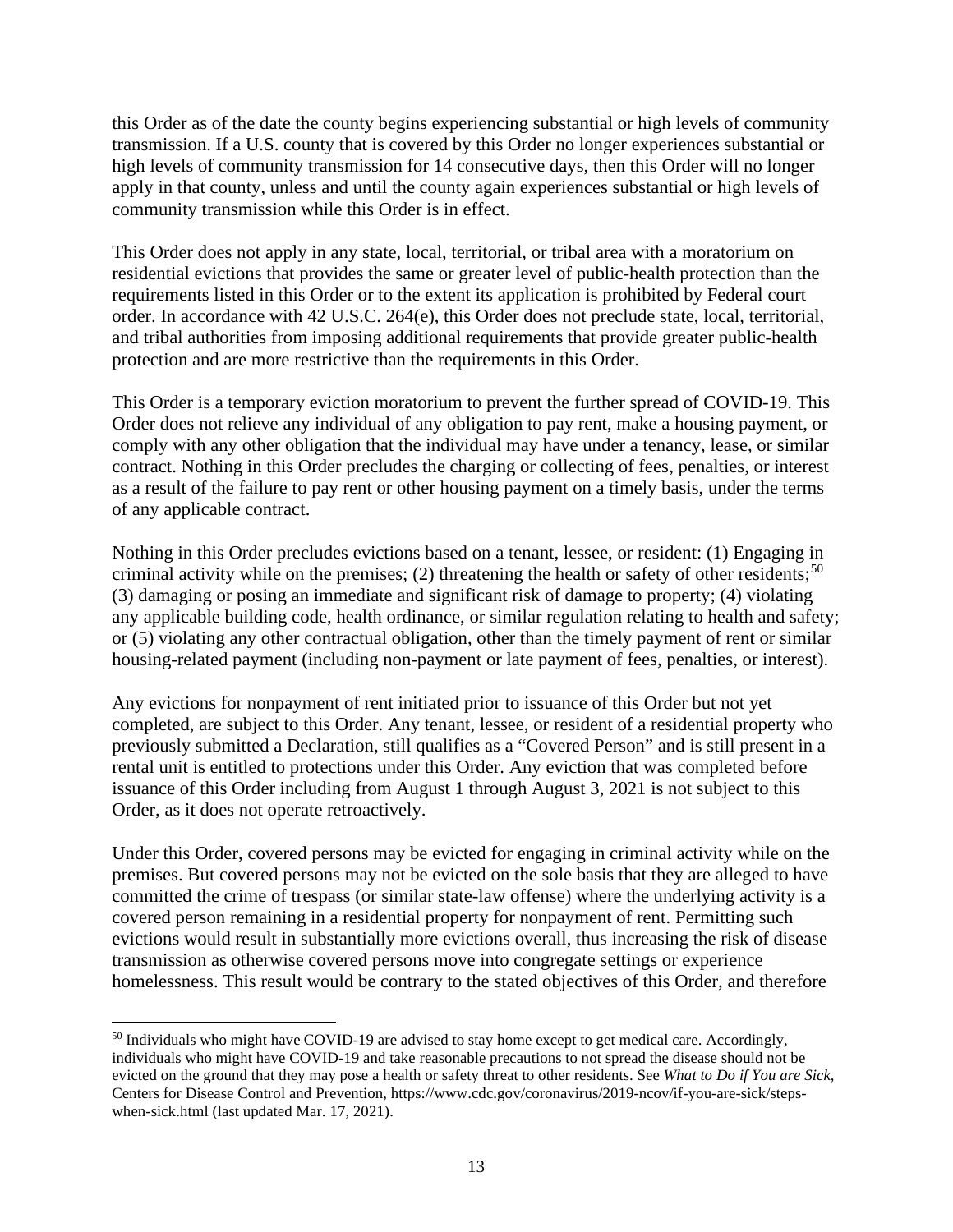would diminish their effectiveness. Moreover, to the extent such criminal trespass laws are invoked to establish criminal activity solely based on a tenant, lessee, or resident of a residential property remaining in a residential property despite the nonpayment of rent, such invocation conflicts with this Order and is preempted pursuant to 42 U.S.C. 264(e).

Individuals who are confirmed to have, who have been exposed to, or who might have COVID-19 and take reasonable precautions to not spread the disease may not be evicted on grounds that they may pose a health or safety threat to other residents.

This Order is in effect through October 3, 2021, based on the current and projected epidemiological context of SARS-CoV-2 transmission throughout the United States. This timeframe will allow the assessment of natural changes to COVID-19 incidence, the influences of new variants, additional distribution of emergency rental assistance funds, and the expansion of COVID-19 vaccine uptake.

# DECLARATION FORMS

To qualify for the protections of this Order, a tenant, lessee, or resident of a residential property must provide a completed and signed copy of a declaration with the elements listed in the definition of "Covered person" to their landlord, owner of the residential property where they live, or other person who has a right to have them evicted or removed from where they live. To assist tenants and landlords, the CDC created a standardized declaration form that can be downloaded here: [https://www.cdc.gov/coronavirus/2019-ncov/downloads/declaration-form.pdf.](https://www.cdc.gov/coronavirus/2019-ncov/downloads/declaration-form.pdf)

Tenants, lessees, and residents of residential property are not obligated to use the CDC form. Any written document that an eligible tenant, lessee, or resident of residential property presents to their landlord will comply with this Order, as long as it contains the required elements of "Covered person" as described in this Order. In addition, tenants, lessees, and residents of residential property are allowed to declare in writing that they meet the elements of "Covered person" in other languages.

All declarations, regardless of form used, must be signed, and must include a statement that the tenant, lessee, or resident of a residential property understands that they could be liable for perjury for any false or misleading statements or omissions in the declaration. This Order does not preclude a landlord challenging the truthfulness of a tenant's, lessee's, or resident's declaration in court, as permitted under state or local law.

In certain circumstances, such as individuals filing a joint tax return, it may be appropriate for one member of the residence to provide an executed declaration on behalf of the other adult residents party to the lease, rental agreement, or housing contract. The declaration may be signed and transmitted either electronically or by hard copy.

As long as the information in a previously signed declaration submitted under a previous order remains truthful and accurate, covered persons do not need to submit a new declaration under this Order. However, eligibility for protection will be based on the terms of this Order.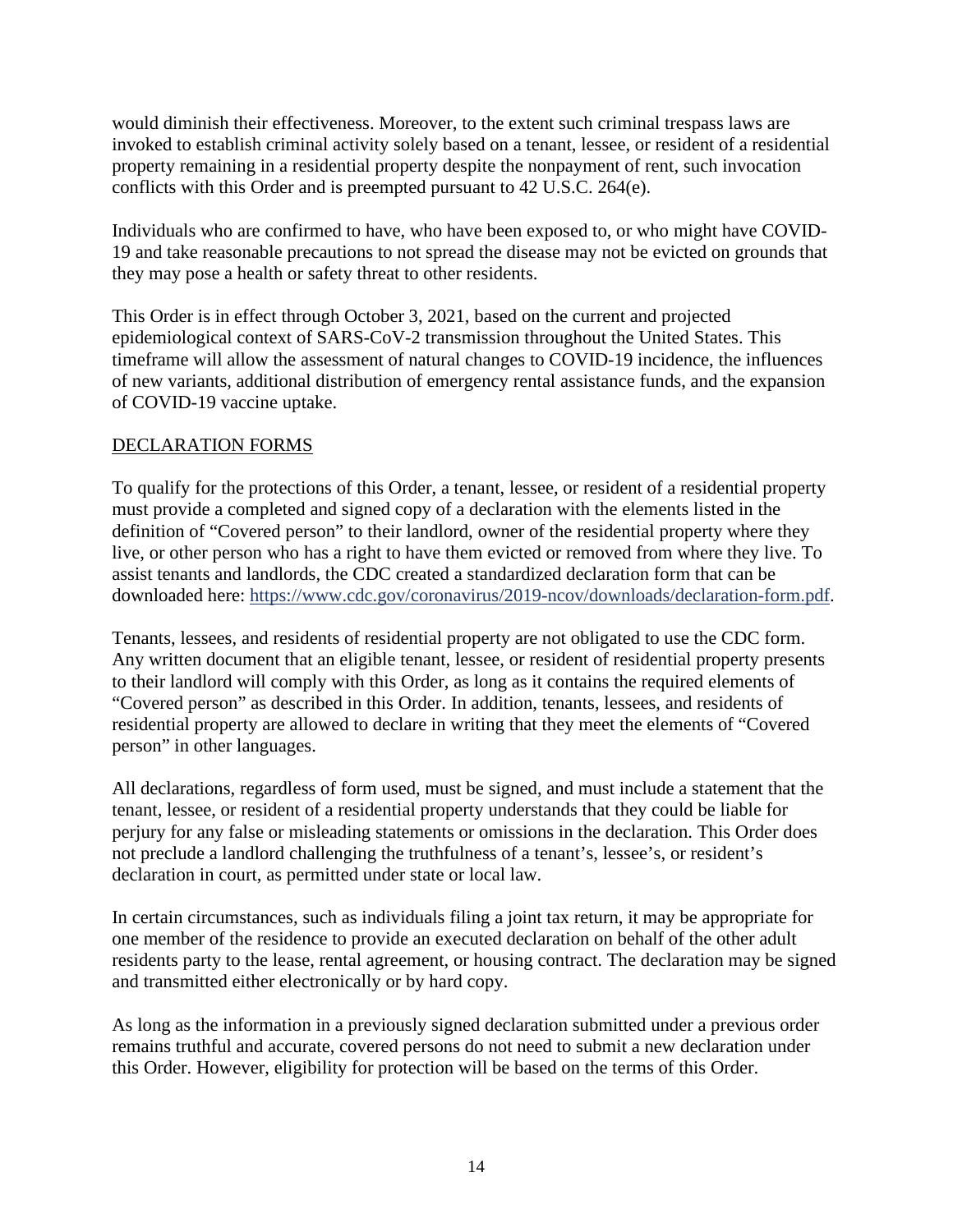#### FINDINGS AND ACTION

#### *DETERMINATION*

For the reasons described herein, I have determined based on the information below that issuing a temporary halt in evictions in counties experiencing substantial or high levels of COVID-19 transmission constitutes a reasonably necessary measure under 42 CFR 70.2 to prevent the further spread of COVID-19 throughout the United States. I have further determined that measures by states, localities, or territories that do not meet or exceed these minimum protections are insufficient to prevent the interstate spread of COVID-19.

State and local jurisdictions continue to distribute emergency rental assistance funds, provided by the Department of Treasury, that will help avert a spate of evictions and thus mitigate corresponding spikes in COVID-19 transmission. Trends have dramatically worsened since June  $2021$  and transmission is rapidly accelerating in the United States.<sup>[51](#page-14-0)</sup>

Congress has appropriated approximately \$46 billion—of which almost three-quarters is currently available to state and local grantees—to help pay rent and rental arrears for tenants who may otherwise be at high risk of eviction. According to estimates based on the U.S. Census Household Pulse Survey, approximately 6.9 million renter households were behind on their rent in late June. At that time, about 4.6 million renter households were concerned that they could not pay next month's rent. The successful delivery of those funds by states and localities should greatly reduce the incidence of eviction that would occur in the absence of that support. However, many states and localities are still ramping up the collection and processing of applications and the delivery of assistance and putting in place other eviction prevention strategies. It was only in the beginning of June that all state-run emergency rental assistance programs had opened for applications. If the moratorium is not in place, a wave of evictions, on the order of hundreds of thousands, could occur in late summer and early fall, exacerbating the spread of COVID-19 among the significant percentage of the population that remains unvaccinated. In appropriating these emergency rental assistance funds, Congress intended that the funding would work in concert with the eviction moratorium, providing time for rental assistance to reach eligible tenants and landlords to sustainably reduce the threat of an eviction wave after an eviction moratorium was no longer in effect. While the pace of assistance is continuing to increase, without additional time for states and localities to deliver this needed relief and engage in other efforts to prevent evictions, a surge of evictions would occur upon the conclusion of the national moratorium. A surge in evictions would lead to immediate movement, crowding, and increased stress on the homeless service system. In combination with surging COVID-19 rates across the country, and the overlapping factors described above, this would create considerable risk for the rapid transmission of COVID-19 in high-risk settings.

Based on the convergence of these issues, I have determined that issuing a new Order temporarily halting evictions is appropriate.

<span id="page-14-0"></span><sup>51</sup> COVID Data Tracker, Centers for Disease Control and Prevention, https://covid.cdc.gov/covid-datatracker/#trends\_dailytrendscases (last updated June 22, 2021).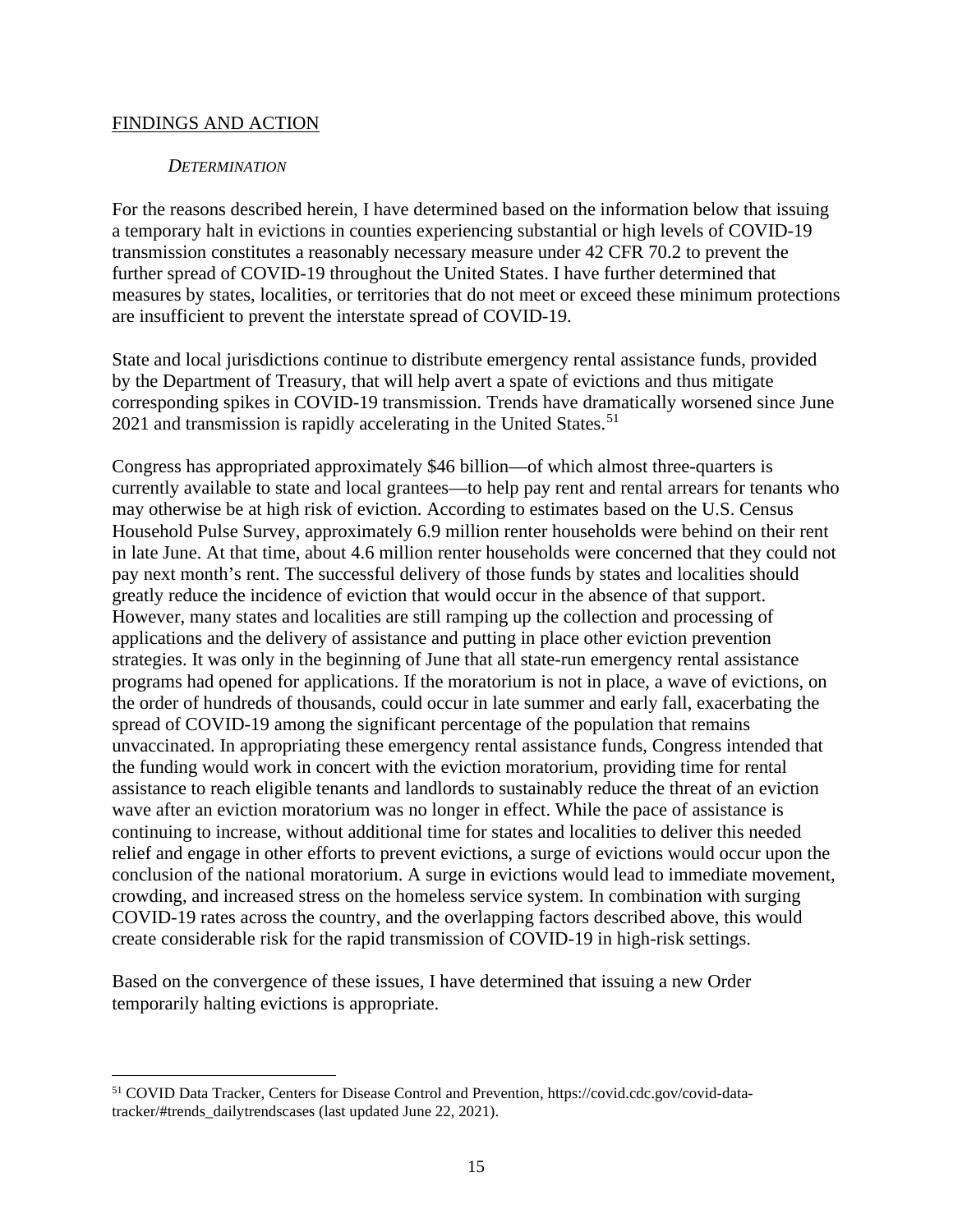Accordingly, a landlord, owner of a residential property, or other person with a legal right to pursue eviction or possessory action shall not evict any covered person from any residential property in any county or U.S. territory while COVID-19 transmission is substantial or high and the relevant state, county, locality, or territory has provided a level of public-health protections below the requirements listed in this Order.

This Order is not a rule within the meaning of the Administrative Procedure Act (APA) but rather an emergency action taken under the existing authority of 42 CFR 70.2. The purpose of section 70.2, which was promulgated through notice-and-comment rulemaking, is to enable CDC to take swift steps to prevent contagion without having to seek a second round of public comments and without a delay in effective date. $52$ 

# *GOOD CAUSE*

In the event this Order qualifies as a rule under the APA, there is good cause to dispense with prior public notice and comment and a delay in effective date. See 5 U.S.C. 553(b)(B), (d)(3). Good cause exists, in sum, because the public health emergency caused by the COVID-19 pandemic and the unpredictability of the trajectory of the pandemic make it impracticable and contrary to the public health, and by extension the public interest, to delay the issuance and effective date of this Order.

I have determined that good cause exists because the public health emergency caused by COVID-19 makes it impracticable and contrary to the public health, and by extension the public interest, to delay the issuance and effective date of the Order. A delay in the effective date of the Order would permit the occurrence of evictions—potentially on a mass scale—that would have potentially significant public health consequences. I conclude that the delay in the effective date of the Order would defeat the purpose of the Order and endanger the public health and, therefore, determine that immediate action is necessary.

The rapidly changing nature of the pandemic requires not only that CDC act swiftly, but also deftly to ensure that its actions are commensurate with the threat. This necessarily involves assessing evolving conditions that inform CDC's determinations. Despite promising trends in the spring of 2021, the surge of cases spurred by the Delta variant has confirmed that the fundamental public health threat—of the risk of large numbers of residential evictions contributing to the spread of COVID-19 throughout the United States—continues to exist. Without this Order, there is every reason to expect that evictions will increase dramatically at a time when COVID-19 infections in the United States are increasing sharply. It is imperative that public health authorities act quickly to mitigate such an increase of evictions, which could increase the likelihood of new spikes in SARS-CoV-2 transmission. Such mass evictions and the attendant public health consequences would be very difficult to reverse.

For all of these reasons, I hereby conclude that immediate action is again necessary and that notice-and-comment rulemaking and a delay in effective date would be impracticable and contrary to the public interest.

<span id="page-15-0"></span><sup>52</sup> *Chambless Enters., LLC v. Redfield,* No. 20-1455, 2020 WL 7588849 (W.D. La. 2020).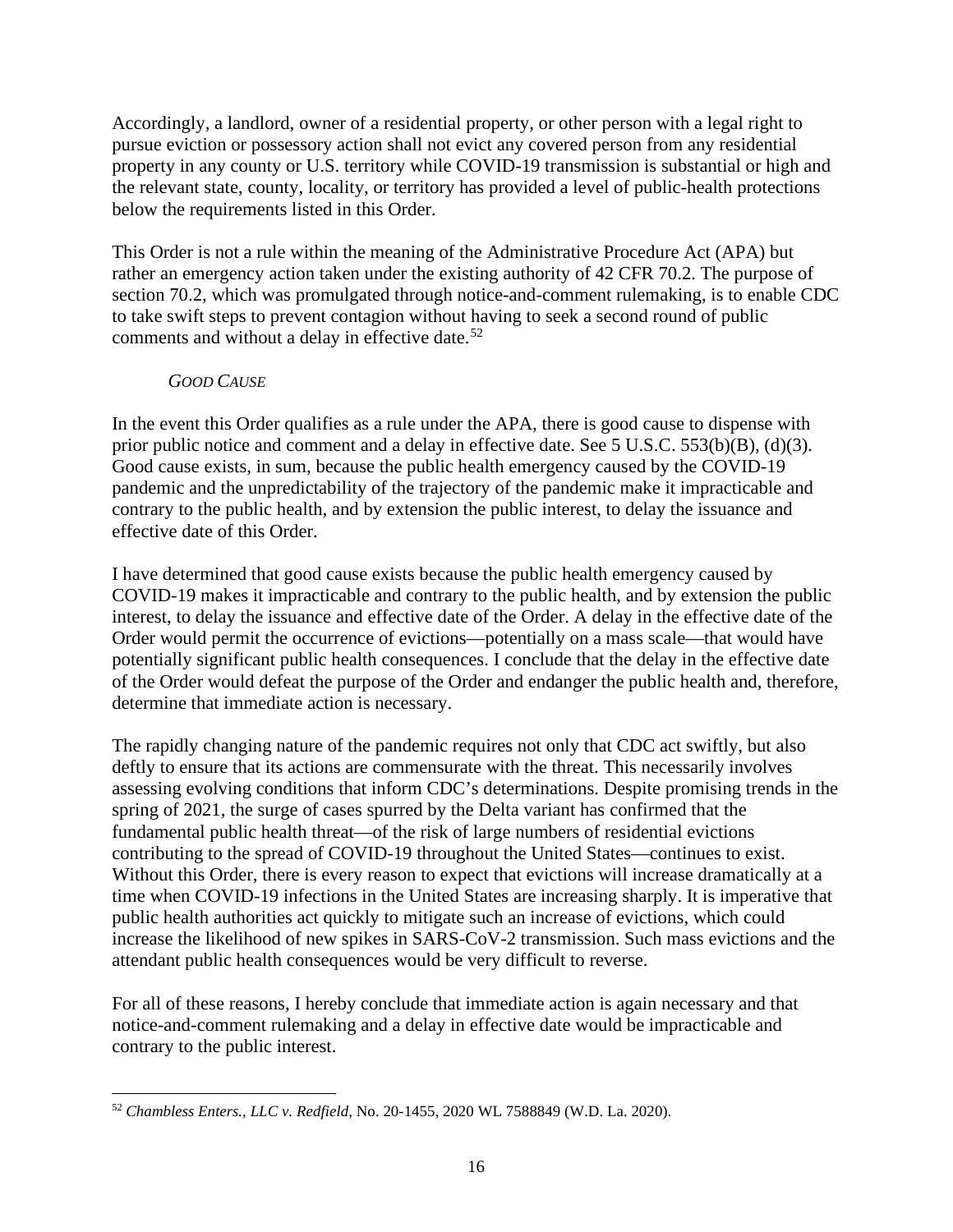### *MISCELLANEOUS*

Similarly, if this Order qualifies as a rule under the APA, the Office of Information and Regulatory Affairs (OIRA) has determined that it would be an economically significant regulatory action pursuant to Executive Order 12866 and a major rule under Subtitle E of the Small Business Regulatory Enforcement Fairness Act of 1996 (the Congressional Review Act or CRA), 5 U.S.C. 804(2). Thus, this action has been reviewed by OIRA. CDC has determined that for the same reasons given above, there would be good cause under the CRA to make the requirements herein effective immediately. 5 U.S.C. 808(2).

If any provision of this Order, or the application of any provision to any persons, entities, or circumstances, shall be held invalid, the remainder of the provisions, or the application of such provisions to any persons, entities, or circumstances other than those to which it is held invalid, shall remain valid and in effect.

This Order shall be enforced by federal authorities and cooperating state and local authorities through the provisions of 18 U.S.C. 3559, 3571; 42 U.S.C. 243, 268, 271; and 42 CFR 70.18. However, this Order has no effect on the contractual obligations of renters to pay rent and shall not preclude charging or collecting fees, penalties, or interest as a result of the failure to pay rent or other housing payment on a timely basis, under the terms of any applicable contract.

# CRIMINAL PENALTIES

Under 18 U.S.C. 3559, 3571; 42 U.S.C. 271; and 42 CFR 70.18, a person violating this Order may be subject to a fine of no more than \$100,000 or one year in jail, or both, if the violation does not result in a death, or a fine of no more than \$250,000 or one year in jail, or both if the violation results in a death, or as otherwise provided by law. An organization violating this Order may be subject to a fine of no more than \$200,000 per event if the violation does not result in a death or \$500,000 per event if the violation results in a death or as otherwise provided by law. The U.S. Department of Justice may initiate criminal proceedings as appropriate seeking imposition of these criminal penalties.

## NOTICE TO COOPERATING STATE AND LOCAL OFFICIALS

Under 42 U.S.C. 243, the U.S. Department of Health and Human Services is authorized to cooperate with and aid state and local authorities in the enforcement of their quarantine and other health regulations and to accept state and local assistance in the enforcement of Federal quarantine rules and regulations, including in the enforcement of this Order.

## NOTICE OF AVAILABLE FEDERAL RESOURCES

While this Order to prevent eviction is effectuated to protect the public health, the states and units of local government are reminded that the Federal Government has deployed unprecedented resources to address the pandemic, including housing assistance.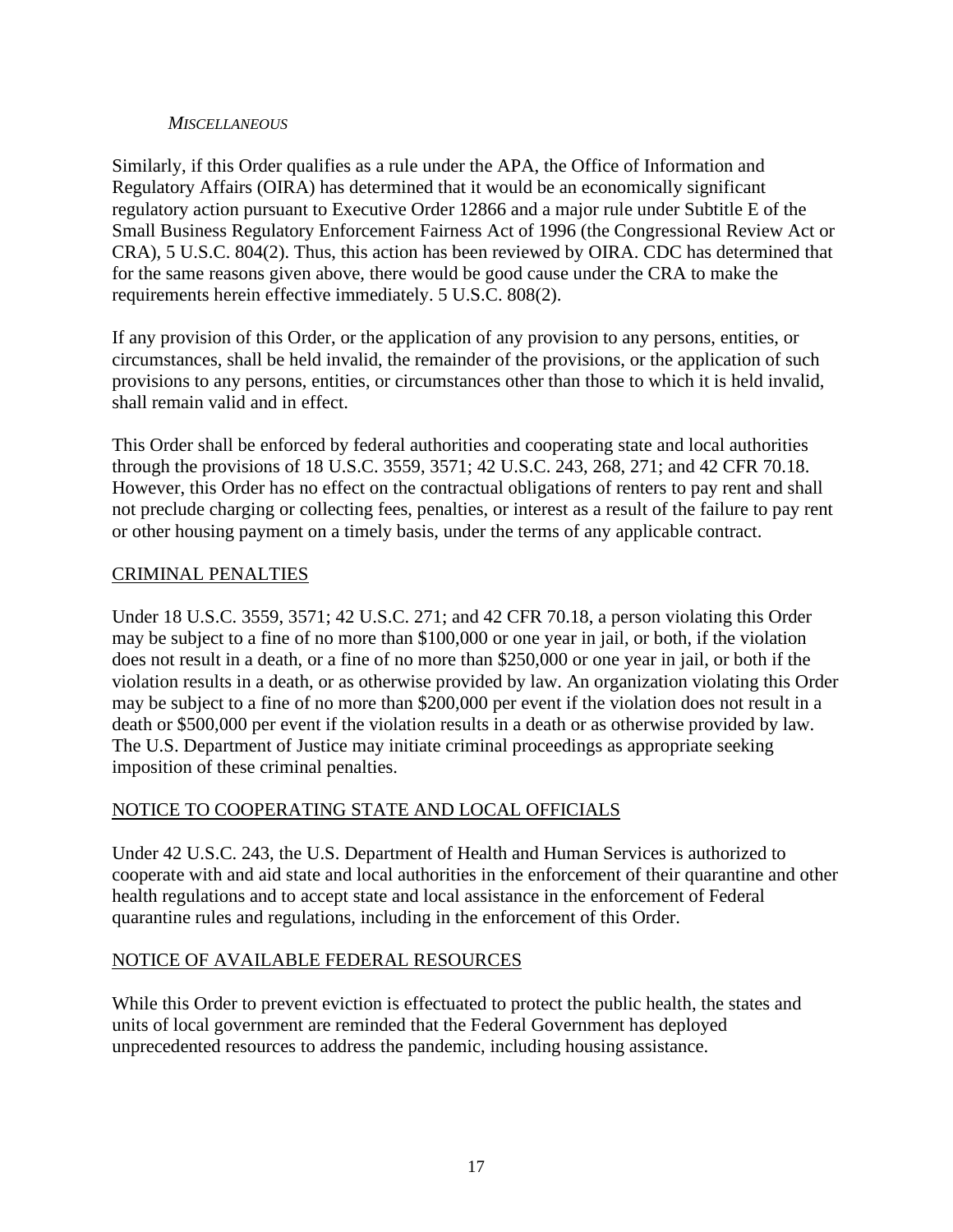The Department of Housing and Urban Development (HUD), the Department of Agriculture, and the Department of the Treasury have informed CDC that unprecedented emergency resources have been appropriated through various Federal agencies that assist renters and landlords during the pandemic, including \$46.55 billion to the Treasury through the Consolidated Appropriations Act of 2021 and the American Rescue Plan (ARP). Furthermore, in 2020 44 states and 310 local jurisdictions allocated about \$3.9 billion toward emergency rental assistance, largely from funds appropriated to HUD from the Coronavirus Aid, Relief, and Economic Security (CARES).<sup>[53](#page-17-0)</sup> These three rounds of federal appropriations also provided substantial resources for homeless services, homeowner assistance, and supplemental stimulus and unemployment benefits that low-income renters used to pay rent.

Visit<https://covid.cdc.gov/covid-data-tracker/#county-view> for an integrated, county view of levels of community transmission for monitoring the COVID-19 pandemic in the United States. Visit <https://home.treasury.gov/policy-issues/cares/state-and-local-governments> for more information about the Coronavirus Relief Fund and [https://home.treasury.gov/policy](https://home.treasury.gov/policy-issues/cares/emergency-rental-assistance-program)[issues/cares/emergency-rental-assistance-program](https://home.treasury.gov/policy-issues/cares/emergency-rental-assistance-program) for more information about the Emergency Rental Assistance Program. Visit [www.consumerfinance.gov/renthelp](http://www.consumerfinance.gov/renthelp) to access the Rental Assistance Finder that connects renters and landlords with the state and local programs that are distributing billions of dollars in federal assistance. Relevant agencies have informed CDC that forbearance policies for mortgages backed by the federal government provide many landlords, especially smaller landlords, with temporary relief as new emergency rental assistance programs are deployed.

Treasury, HUD, and USDA grantees and program participants play a critical role in prioritizing efforts to support this goal. All communities should assess what resources have already been allocated to prevent evictions and homelessness through temporary rental assistance and homelessness prevention, particularly to the most vulnerable households.

Treasury, HUD, and USDA stand at the ready to support American communities in taking these steps to reduce the spread of COVID-19 and maintain economic prosperity.

#### For program support, including technical assistance, please visit

[www.hudexchange.info/program-support.](http://www.hudexchange.info/program-support) For further information on HUD resources, tools, and guidance available to respond to the COVID-19 pandemic, state and local officials are directed to visit [https://www.hud.gov/coronavirus.](https://www.hud.gov/coronavirus) These tools include toolkits for Public Housing Authorities and Housing Choice Voucher landlords related to housing stability and eviction prevention, as well as similar guidance for owners and renters in HUD-assisted multifamily properties. Furthermore, tenants can visit consumerfinance.gov/housing for up-to-date information on rent relief options, protections, and key deadlines.

<span id="page-17-0"></span><sup>53</sup> Vincent Reina et al, *COVID-19 Emergency Rental Assistance: Analysis of a National Survey of Programs*, Research Brief, https://nlihc.org/sites/default/files/HIP\_NLIHC\_Furman\_Brief\_FINAL.pdf (last visited Mar. 26, 2021).